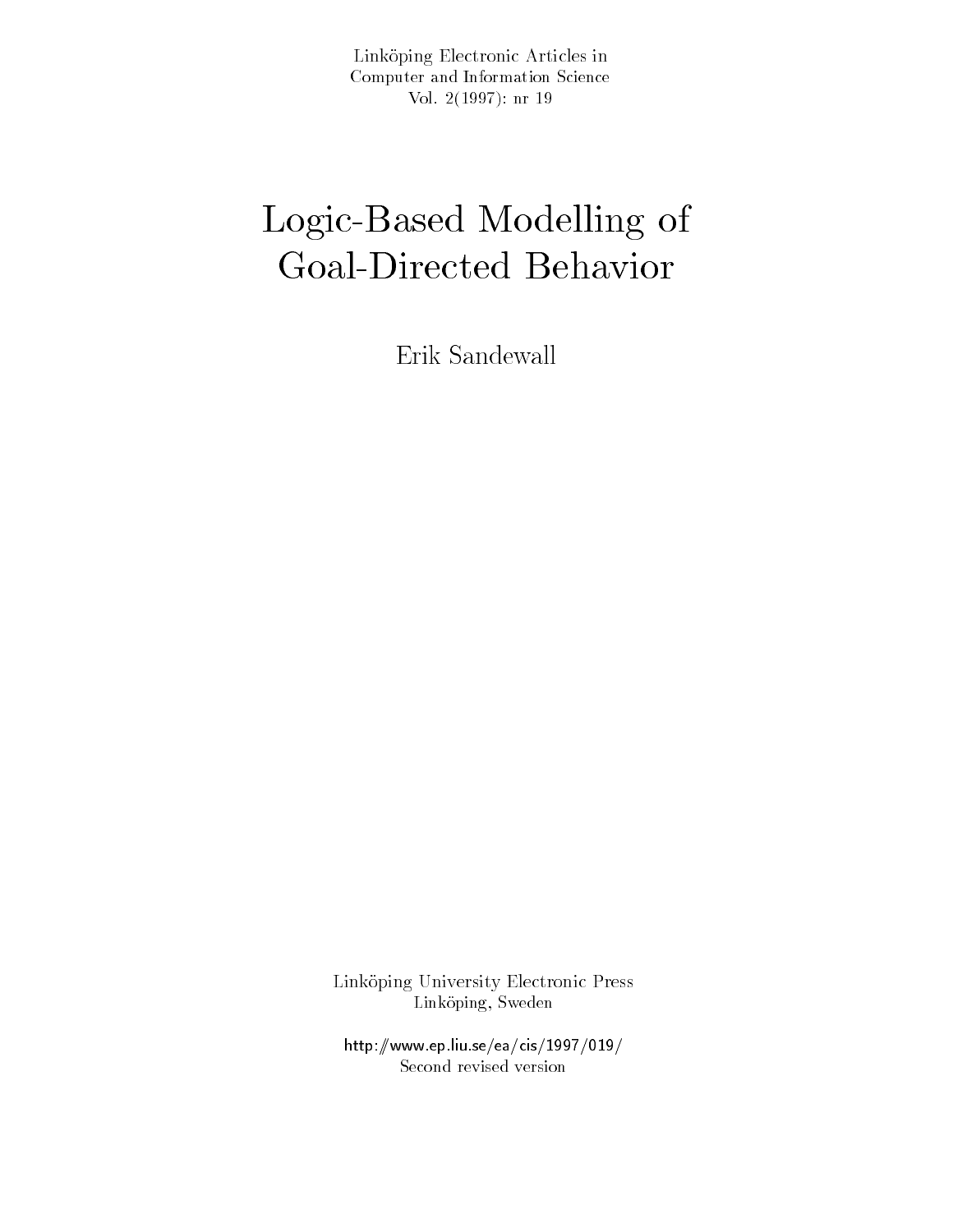Original version published on December - this revised version on July - by Linkoping University Electronic Press oos oo saariisay is saarii

## Link-oping Electronic Articles in Computer and Information Science

ISSN ---Series editor: Erik Sandewall

©1997 Erik Sandewall Typeset by the author using  $\text{IAT}_\text{F}X$ Formatted using étendu style

## Recommended citation

Authority Authority Constituting Electronic Articles in Articles Computer and Information Science Vol - nr http://www.archive.com/www.archive.com/www.archive.com/www.archive.com/www.archive.com/www.archive.com/www.archive.com/www.archive.com/www.archive.com/www.archive.com/www.archive.com/www.archive.com/www.archive.com/www.arc

This URL will also contain a link to the author's home page.

The publishers will keep this article on-line on the Internet  $($ or its possible replacement network in the future $)$ for a period of  $25$  years from the date of publication, barring exceptional circumstances as described separately

The on
line availability of the article implies a permanent permission for anyone to read the article on
line to print out single copies of it, and to use it unchanged for any non
commercial research and educational purpose including making copies for classroom use This permission can not be revoked by subsequent transfers of copyright. All other uses of the article are conditional on the consent of the copyright owner

The publication of the article on the date stated above included also the production of a limited number of copies on paper, which were archived in Swedish university libraries like all other written works published in Sweden. The publisher has taken technical and administrative measures to assure that the on-line version of the article will be permanently accessible using the URL stated above unchanged, and permanently equal to the archived printed copies at least until the expiration of the publication period

For additional information about the Linkoping University Electronic Press and its procedures for publication and for assurance of document integrity, please refer to its www.www.prg.com.com/www.mager.com/ or by conventional mail to the address stated above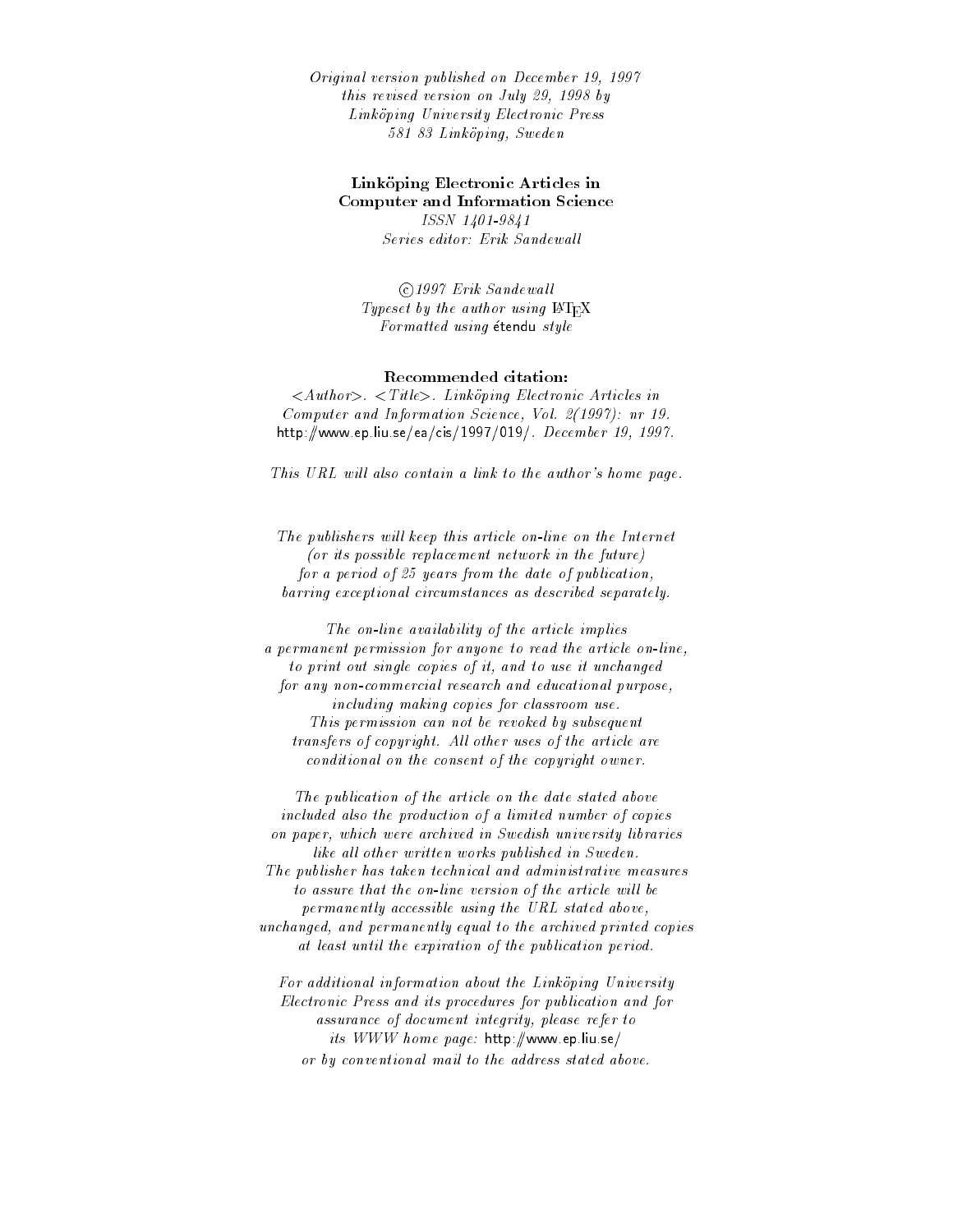## Abstract

We address the problem of characterizing goal-directed robotic behavior using a logic of actions and change. Our approach is based on distinguishing two kinds of actions: *procedural* actions which are dictined in a mechanistic way and goal-action actions which are performed through a process involving tries, possibly failures, and corrective action and new tries until the goal has been reached. (The definition of procedural actions may be done external to the logic, for example through differential equations, or through a conventional programming language For both kinds of actions, the logic expresses explicitly whether the action *succeeds* or *fails*. Each execution of a goal-directed action is also characterized by a number of *breakpoints* where some subaction has been completed and a new sub-action for getting to the desired goal is selected. The logic is used for characterizing the selection of sub-actions at breakpoints, and the success or failure of the goal-directed action in terms of the success or failure of the sub-actions.

The article describes how goal-directed actions can be modelled by an extension of existing results on logics of actions and change

This is a slightly revised version of a paper that appeared in the Pro ceedings of the 
 Conference on Knowledge Representation and Reasoning (KR-98), published by Morgan Kaufmann Publishers, Inc. It has been accepted for republication in the Electronic Transactions on Artificial Intelligence (ETAI).

The author's present affiliation is:

```
Department of Computer and Information ScienceLink-
oping UniversityLink-
oping Sweden
```
For the author's up-to-date webpage and E-mail coordinates, please refer to the article's URL which is specified on the front page.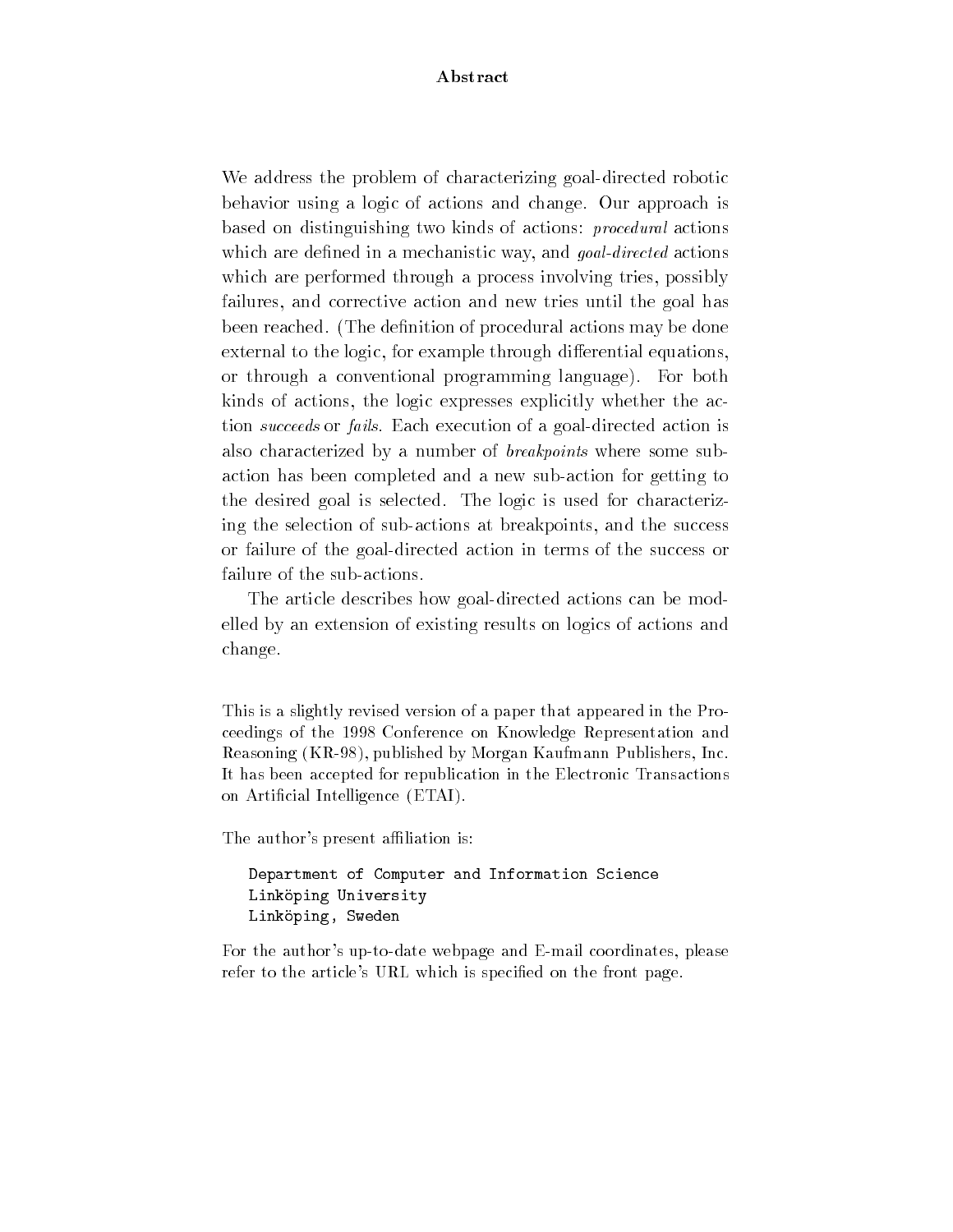## Topic and approach

The purpose of the present work is to characterize the behavior pattern of deliberated retry in logicist terms- Deliberated retry is where an agent pur sues goals by trying actions or action sequences that are likely to achieve the goal and where the agent responds to failure by trying an alternative plan or action sequence-in sequence-in-the paper with a sequence-in-the paper with a sequences-in-the-paper with a proposes a first-order theory using a narrative time-line approach in which each model is a history of the world where the agent's successive actions exhibit deliberated retry- This work is intended to be used in the design of autonomous agents, and in particular in our WITAS project which is concerned with the control system of an intelligent airborne vehicle  $(UAV)$ .

A logic of this kind must of course build on existing work in logics of actions and change, but it also imposes some specific requirements on the host logic-besides the characterization of deliberation field, which is addressed in this article it must also characterize the success and failure of actions, it must account for exogenous events that influence the execution of an action and it must allow actions to be described on di erent levels of resolution- The present section discusses the integration of these di erent aspects of the entire agent architecture on the logic level-

#### $1.1$ Goals vs high-level actions

We shall consider goals as the end states of particular kinds of actions. actions, goal actions-actions-communicated actions-actions-actions-actions-actionsdirected behavior is reduced to the question of how goal-directed actions are decomposed into procedural ones- By this approach we avoid the need to introduce goals as a separate type of entities, and we introduce the possibility (although it will not be used in the present paper) of having goals and actions on several levels-

A goal-directed action is then viewed as an open-ended process: the robot sets out to achieve a certain goal, for example to find and retrieve a particular object or to obtain more fuel- it chooses contain a collection in actions which are likely to achieve the goal, but these lower actions may succeed or fail if they fail then the robot diagnoses the error and tries to achieve the same goal in some other way-the level in the lowest level in this structure. one finds the procedural actions, but above them there is a structure of goal directed actions possibly on several levels-based and related and held together by decision-like entities and other events, for example decision to try faults diagnoses are decisions about retries- the some cases this cases structure will be quite simple; in other cases it may be very complex.

The problem addressed here is how such goal-directed behavior can be characterized in a logic of actions and change- We propose an extended ac tion logic whose expressive power is su
cient for this purpose- Concretely the characteristic property of this logic of action and change is that for a well chosen axiomatization of a scenario, the models represent exactly those histories where the robot exhibits the appropriate, goal-directed behavior. In that sense, the proposed logic is a characterization of goal-directed behavior.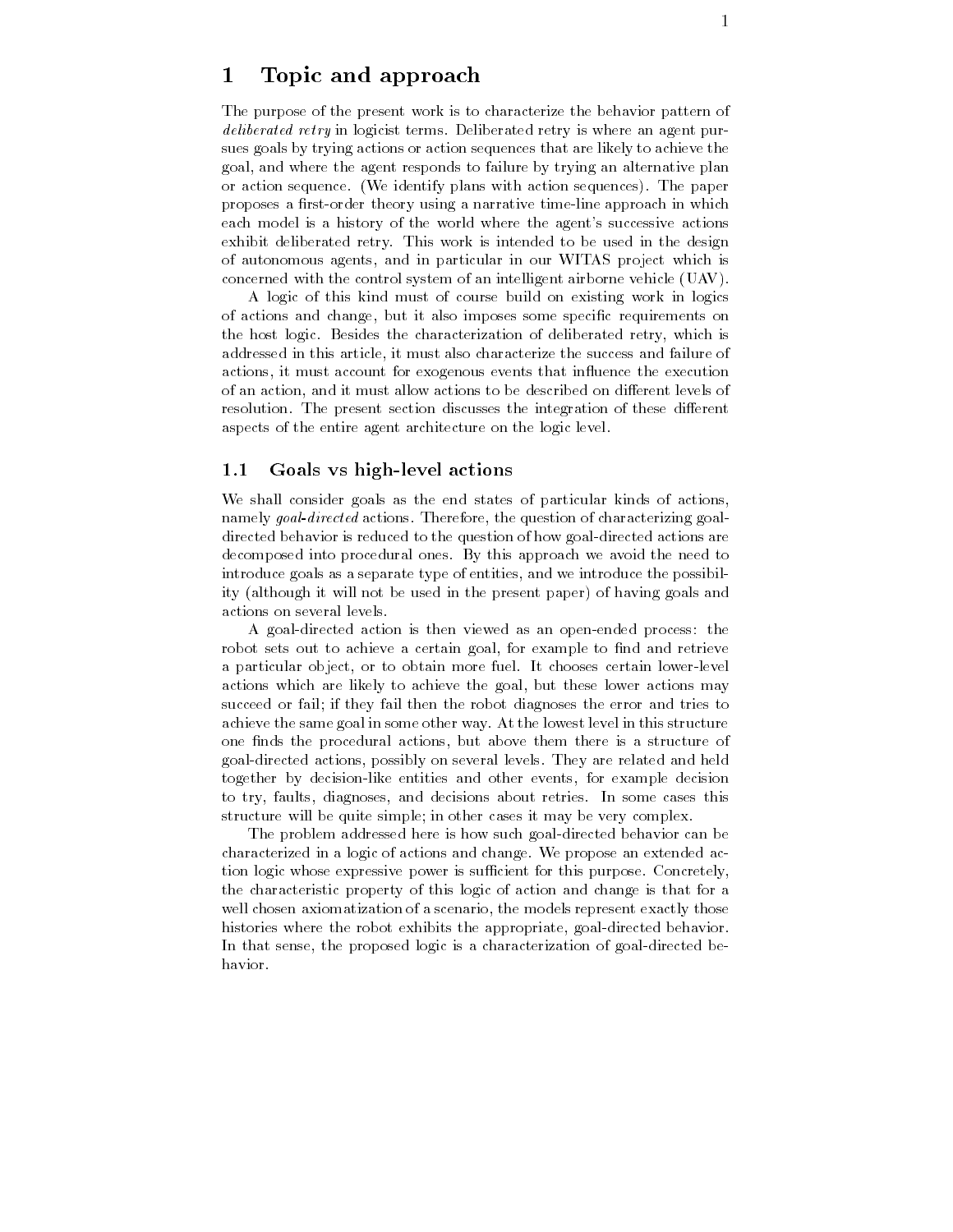## - Additional requirements on a logic of autonomous agent behavior

A logic that describes the behavior of an autonomous agent, such as the WITAS vehicle, must have the following expressiveness besides characterizing goal-directed behavior:

- $\bullet$  *Hierarchical actions.* This is a natural requirement for any nontrivial robotic behavior- It is also technically necessary when goals are rep resented as high-level actions, as described in the previous subsection.
- $\bullet$  Concurrent actions. In a hierarchical action structure, a high-level  $\hspace{0.1mm}$ action is concurrent with its lower-level realizations.
- $\bullet$  Success and failure of actions. It is when an action fails that the goal-directed behavior needs to "try again".
- $\bullet$  -*Hybrid specification of actions,* that is, specifications where both continuous and discrete change is accounted for- This is a necessity in any robotic system that has to handle continuously changing resources, such as "remaining fuel" and "remaining battery power".
- $\bullet$  *Multi-level specification of actions,* where one and the same action is described both in a concise way (for example, only preconditions and postconditions) and in a detailed way (for example, successive maneuvers-detailed specialistic specialistic specialistic specialistic specialistic specialistic specialistic s include characterization of piecewise continuous change-
- $\bullet$  *Exogenous events*, that is, events that are due to phenomena in the robot's environment, and that are not the direct results of the robot's actions- actions action species lowledge specialistics in the special special special special special special tend to obtain their high degree of detail because they must specify reactions to exogenous events- Also exogenous events are often the reason for action failure, so a characterization of goal-directed behavior, with its requirement to characterize action failure, must also characterize exogenous events-

For example, consider an intelligent UAV that is to fly over traffic scenes, and that is required to 'understand' what happens in those scenes, and to take appropriate action towards certain goals, such as for assisting one or more cooperating ground vehicles in their missions- Such a robotic system would require all the features in the list-theory in the list-theory in the listthat are performed over periods of time, for example, "follow that car", "accompany the cooperating car to its destination", or "find a place where you can land - There are quite a number of the  $\pi$ cause the failure of an action in this scenario or require it to be replanned for example, hostile actions of the ground vehicles, obstructions to vision or to communication, restrictions on fuel or other resources in the UAV, and so on

Several of our earlier articles contain results that complement the present article in the complete and continuous or hydric level may be continuous or the continuous ized by sets of di erential equations which are associated with applicability conditions so that di erent equations are stated to apply in di erent seg ments of the state space at hand- In earlier papers we have shown how to import this representation into a logical framework  $[8]$  and how to combine it with specications of the e ects of actions - More recently we have also shown how to relate high-level and low-level definitions of actions in such a framework, and in particular how to use the hybrid-level action description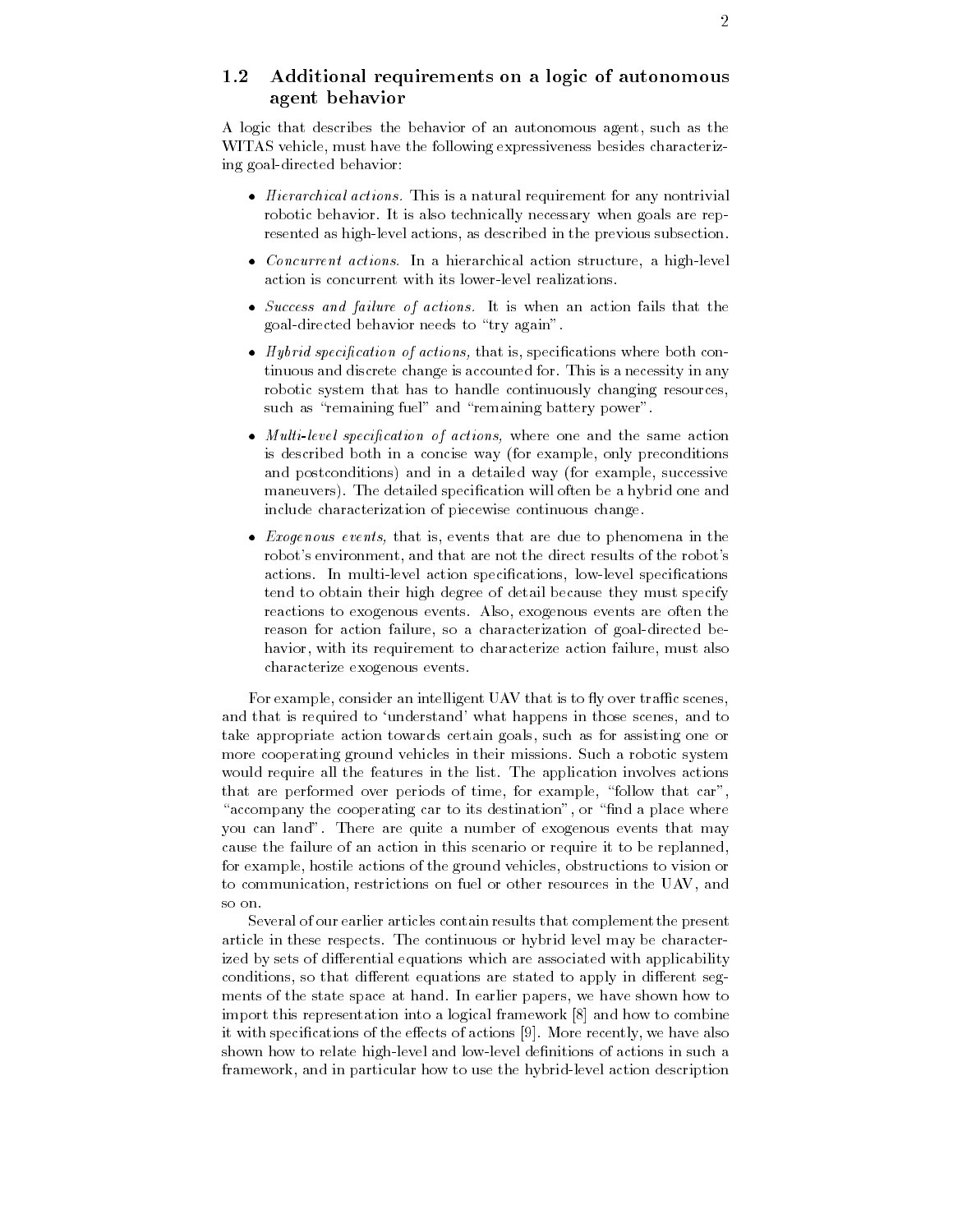for defining success and failure of actions and for relating the global, precondition/ postcondition type description of the action to the one on the hybrid level  $[11, 12]$ .

In the present article we only consider the relationship between lower level and higher-level actions *inside the deliberative layer*, whereas the previous articles showed how the hybrid, low-level specification of an action may be interpreted as a controller that reacts to external events- Those methods and the methods described here will eventually need to be integrated- The more limited scope of the present article is in order to take one thing at a time

There is yet another way that exogenous events may influence a system of the kind considered here, namely, by causing the system to adopt additional goals- which as post-like in the present in the present work, which because of an architectural consideration- The pattern of deliberated retry which is modelled here, is viewed as a behavioral process that takes inputs of two kinds: (a) the decisions of a higher, deliberative layer in the robot,  $(b)$ indications from lower layers in the robot to the e ect that the execution of a particular action has succeeded or failed-succeeded or failed-succeeded or failed-succeeded or failed-succeeded or failedspecifications to indicate when a certain exogenous event causes an action to fail- Correspondingly it is the role of the higher deliberative layer to adopt new goals according to exogenous events in combination with general policies or desires- In addition- the higher layer may decide to fail an  $\alpha$  action in the sense of giving it up).

#### $\overline{2}$ Representing success and failure

A logic for characterizing goaloriented behavior must be able to express that an action has 'succeeded' or 'failed', since a very important aspect of such behavior is that the agent should try again when one attempt to achieve the given give has failed- we obtain the failure  $\mathbb{R}^n$  and  $\mathbb{R}^n$  and  $\mathbb{R}^n$ narrative time-line-logic" with a lew additional constructs. The present  $$ section describes this logic in reasonably precise terms while omitting some of the routine and tedious details-

#### $2.1\,$ Standard Time and Action Logic

the following is the basic notation that we inherite from earlier work- that we have primary predicates Hrs and The predicates in the Holds and The Holds and denned as follows.  $\mathsf{\Pi}(t, p)$  says that the -propositional fluent -(")  $p$  holds -at time to me the same words p is reied a same as parameter words parameters. case where p is atomic-  $\equiv$  (performed only that the action at is performed over exactly the closed temporal interval s t- Open and semiopen intervals are denoted  $(s, t)$ ,  $(s, t)$ , and  $(s, t]$  as usual.

Non-propositional fluents are also admitted, using the notation  $H(t, f : v)$ where  $f$  is the the proposition saying that the masses  $f$  has the value  $\cdot$  for  $\cdot$   $\cdot$   $\cdot$   $\cdot$   $\cdot$ 

<sup>-</sup> A first-order, multi-sorted logic where time, represented by real numbers, is one of the sorts

<sup>-</sup>We have previously tried to maintain a terminological distinction between fluent as a function from timepoints to corresponding values, and a feature as a formal object that designates a fluent. With that terminology, the  $p$  and  $f$  that occur in the second argument of H are features, not fluents. Similarly, the functions inv, app, and fail that will be introduced later in this section, are functions from actions to features. However, since it is so common to use the word 'fluent' both for the function and its designator, we follow that practice here.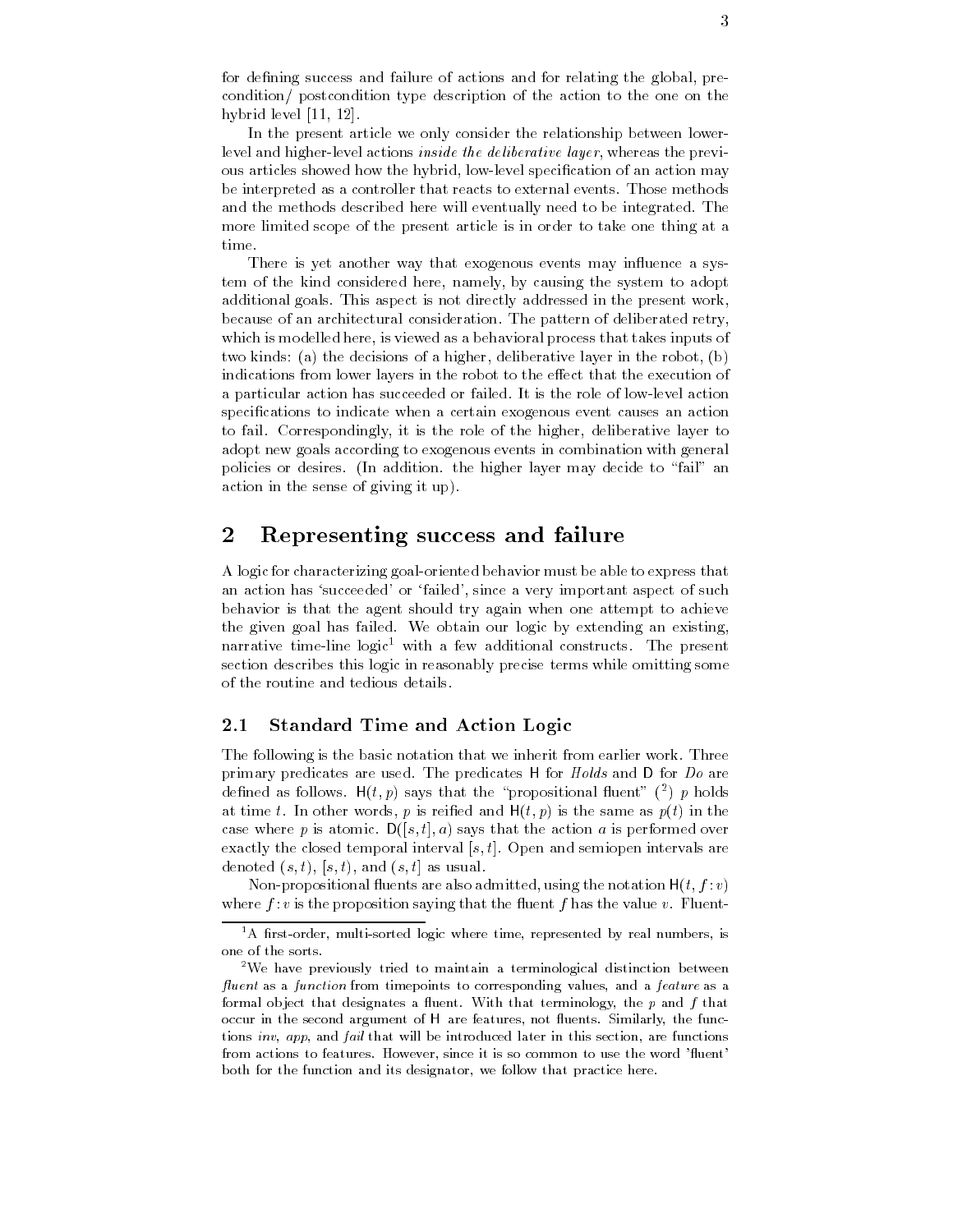valued functions are allowed, and one of their uses is to define fluents for properties of objects. Shows ageof the may be the material for the children person p used as in  $H(1998, a \neq of (iohn) : 36)$ .

The third predicate, X is pronounced *occludes* and is used for characterizing exceptions from the assumption of continuity of the value of fluents. Continuity includes persistence as a special case, for discrete-valued fluents.  $X(s, f)$  expresses that at time s, the value of the fluent f is not required to be continuous or to persist.

In all cases, s and t are timepoints (usually s for starting time and t for termination time) and  $a$  is an action.

In narrative time-line approaches, each model of the axioms characterizes one possible history in the world not a tree of possible histories- Alter native histories are represented by different models". Therefore, a timepoint th  $t$  is sufficient for identifying the state of the world at time  $t$  in the present model.

Several earlier publications by ourselves and others in our group have used the notations  $[t]p$  and  $[s, t]a$  for what is here written  $H(t, p)$  and Ds t a respectively- The change is made in order to emphasize more strongly that we are dealing with a fairly standard first-order logical theory.

#### $\bf 2.2$ Ontology for invocation and success

Since the performance of a goal-directed action involves trying lower-level actions which may succeed and fail, and to proceed accordingly, we need a notation for dealing with the applicability, success, and failure of actions.

<u>the following mollows will be used-the used-the proximation</u> invocation in of an action causes it to begin its execution which ends with either success or failure- However the matter is complicated by the requirement to represent that it is sometimes important to execute and action- an action-  $\alpha$ invocation of an action is possible at any time, but the invocation does not necessarily lead to the execution of the action-based to the action-based of the action-based of the action-based of the actionthe action is inapplicable by definition (for example, turning on the light in a room where there is no light) or if the action is already executing. The latter condition means that the same action can not execute over two overlapping but non-equal intervals of time.

Once an execution does execute it must either succeed or fail- The distinction between success and failure is done on the following pragmatic grounds: planning goal achievement is done using the assumption that actions succeed, and using knowledge about their results when they do succeed-- The case where an action fails is dealt with on an action of the caseb once the failure has occurred-

Each action has a temporal duration which must be an interval that is greater than a single point except for some specific cases defined below. Note, in particular, that when an action is not applicable, it is considered not to execute it is not considered to fail instantly-distinguished to fail instantly-distinguished to fail in ontological choices will be briefly explained below).

#### $2.3$ Syntax for invocation and success

Two representations will be used for the expression of success, failure, and application of actions-we use specially constructed to the model of the construction of the construction of th other, variants of the D predicate that distinguish between action success

<sup>&</sup>lt;sup>3</sup>However, it also appears that it is straightforward to generalize the time domain so that it also accounts for the case of branching time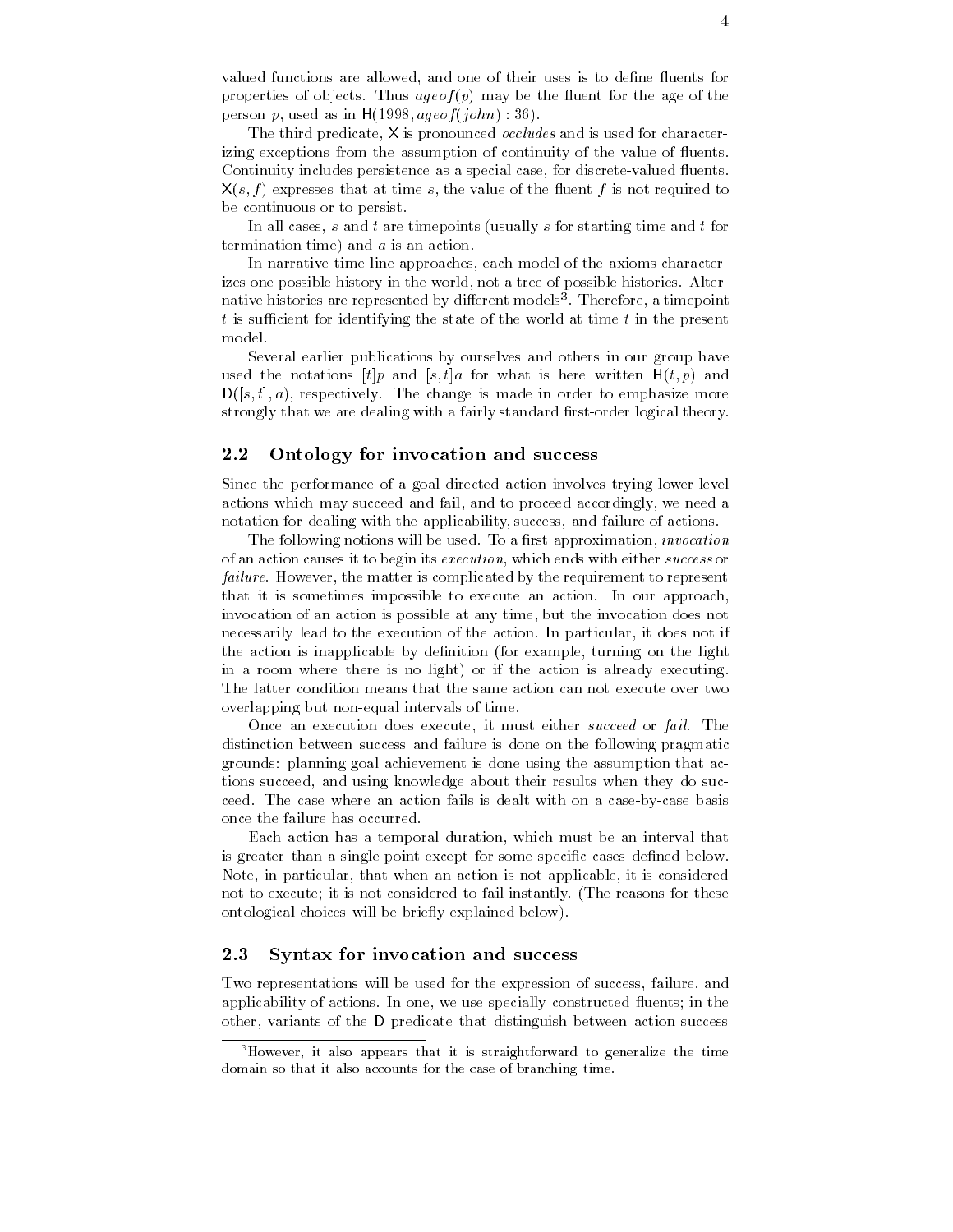and action failure- The former representation is considered as the basic one of the basic ones and the latter is introduced as abbreviations or 'macros'.

The following are three functions from actions to propositional fluents: inva says that is invariant that the action and investigated at time section at time section and time section all other times,  $H(s, inv(a))$  is false.

app, where  $H(s, app(a))$  says that the action a is applicable at time s.

*fail*, where  $H(t, fail(a))$  says that the action a terminated with failure at time t-time t-times when the all times when the action is not executive when the action is not executive when the action is not executive when the action is not executive when the action is not executive when the actio ing or when it is executing but not terminating or when it is terminating successfully.

In addition, we need one function from propositional fluents (properly speaking, propositional features) to actions:

test, where  $test(p)$  or  $test(f : v)$  is an action that is always applicable, whose duration is always instantaneous (expressed by  $D([s, s], test(p)))$ , and that satisfies

$$
H(s, fail(test(p))) \leftrightarrow \neg H(s,p)
$$

In other words test pairs at time succeeds at time succeeds at time succeeds at time s in time s in time succeeds at  $\mathbf{r}$ 

The following abbreviations are introduced

 $G(s, a)$  for  $H(s, inv(a))$ : the action a is invoked ("go") at time s

 $A(s, a)$  for  $H(s, app(a))$ : the action a is applicable at time s

 $D_s([s,t],a)$  for  $D([s,t],a) \wedge \neg H(t, fail(a))$ : the action a is executed successfully over the time interval  $[s, t]$ ; it starts at time s and terminates with success at time  $t$ .

 $D_f([s,t],a)$  for  $D([s,t],a) \wedge H(t, fail(a))$ : the action a is executed but fails over the time interval  $[s, t]$ ; it starts at time s and terminates with failure at time  $t$ .

 $D_c([s, t], a)$  for  $\exists u[D([s, u], a) \wedge t \leq u]$ : the action a is being executed; the execution started at time  $s$  and has not been terminated before time  $t$ . (It may terminate at  $t$  or later).

 $D_v(s, a)$  for  $G(s, a) \wedge (\neg H(s, app(a)) \vee \exists s' \exists t [D([s', t], a) \wedge s' < s < t])$ : the action  $a$  is invoked at time  $t$  but it is either not applicable, or already executing at that time-  $\frac{1}{2}$  mass is the case where invocation as the action does not initiate an execution).

For both  $D_s$  and  $D_f$ , s is the time when the action was invoked, and t is the exact time when it concludes with success or failure.

#### 2.4 Axiomatic characterization

The following set of axioms characterizing the obvious properties of these relations is an adaptation of the axioms reported in - The adaptation is because we here introduced inv, app, and  $fail$  as the basic notions, whereas previously the relations  $G$ ,  $D_s$ , etc were considered as basic.

S- If an action is being executed then it must have been invoked and be applicable and non-executing at invocation time:

$$
\mathsf{D}([s,t],a)\to \mathsf{H}(s,inv(a))\wedge\neg\mathsf{D}_v(s,a)
$$

This implies

$$
D([s, t], a) \to H(s, inv(a)) \land H(s, app(a)) \land
$$

$$
\neg \exists s' \exists t [D([s', t], a) \land s' < s < t]
$$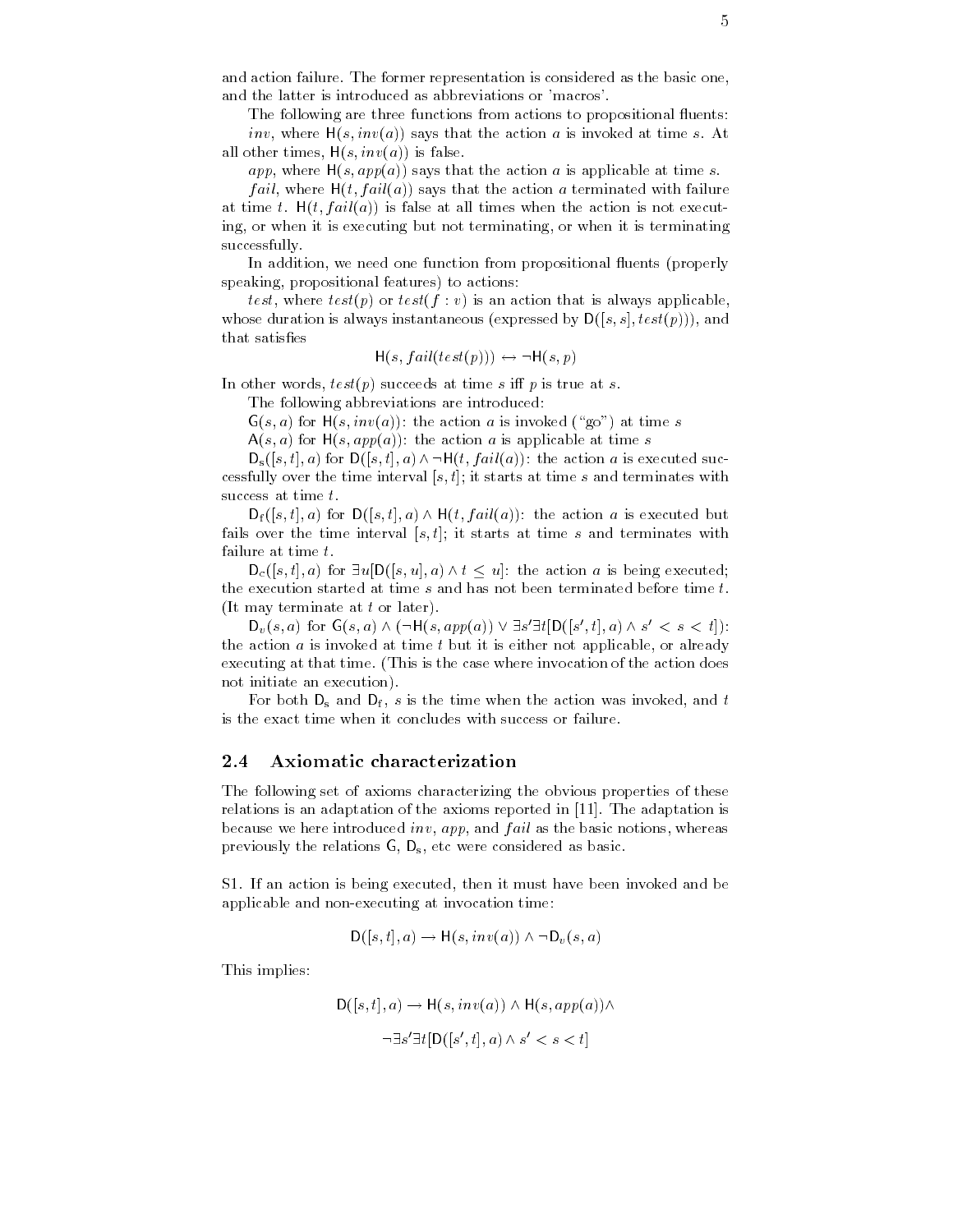s- is an action is involved that the involved from the second time on under the second from the second from th is inapplicable, already executing, or composite:

$$
H(s, inv(a)) \to \exists t [s \le t \land D([s, t], a)]
$$

$$
\forall D_v(s, a) \lor Composite(a)
$$

The predicate Composite will be introduced in subsection - for the present context it can be taken as always false- false-taken for this case in the case in this axiom is that for composite actions there are some additional obstacles

S- An action can not take place during overlapping intervals

$$
\mathsf{D}([s,t],a) \wedge \mathsf{D}([s',t'],a) \wedge s \leq s' < t \rightarrow s = s' \wedge t = t'
$$

stations of the form the form the form the form the form the form the form the form the form that is the form

$$
\mathsf{H}(s,app(test(p)))
$$

$$
\mathsf{D}([s,t], test(p)) \to s = t
$$

S- All other actions execute over extended periods of time never immedi ately, except for actions of the form  $test(p)$ :

 $D([s, t], a) \rightarrow s < t \vee \exists p[a = test(p)]$ 

S- Actions only fail at the end of their execution

$$
H(t, fail(a)) \to \exists s [D([s,t],a)]
$$

S- Denition of success for actions of the form testa

$$
D([s, s], test(p)) \rightarrow (H(s, fail(test(p))) \leftrightarrow \neg H(s, p))
$$

Several of these axioms capture desirable properties directly- For others all the consequences are not immediately obvious- One useful consequence is the following theorem previously mentioned in for a somewhat di erent axiomatization

**Theorem 1** In any model for the axiom S3, let  $\{[s_i, t_i]\}_i$  be the set of all intervals such that  $D([s_i, t_i], a)$  for a specific action a. Then there is some ordering of these intervals such that  $s_i < s_{i+1}$  and  $t_i \leq s_{i+1}$  for all i.

**Proof.** Suppose the proposition does not hold, and choose an order of the pairs such that  $s_i \leq s_{i+1}$ , and where each pair only occurs once. Also, choose jaar that either sj sj organisatie sj sj or sj or ste ste ste sjen ear de ste ste ste ste ste ste ste s found, then the ordering already satisfies the condition in the proposition.

However, the case  $s_j = s_{j+1}, t_j \neq t_{j+1}$  contradicts axiom (S3). The case sj sj plant dictation state and state the proof-QED-

The value of this observation is that through it, it makes sense to use the feature  $fail(a)$  for characterizing the success or failure of an action with extended duration-duration-duration-duration-duration-duration-duration-duration-duration-duration-duratio  $\mathbf{A}$  and  $\mathbf{A}$  and  $\mathbf{A}$  are failure referred to-failure referred to-failure referred to-failure referred to-failure referred to-failure referred to-failure referred to-failure referred to-failure referred to-fa consideration is also the reason for the choice manifested in axiom S1: if an action  $\alpha$  is invoked while it is already in the midst of executing, then it is not represented as "failing", since this would confuse matters with respect to the algebra already executing instance-dynamics instead we use the convention that it is convention that it is  $\mathbf{u}$ is invoked, possibly applicable, but it does not get to execute from that starting time.

We also obtain at once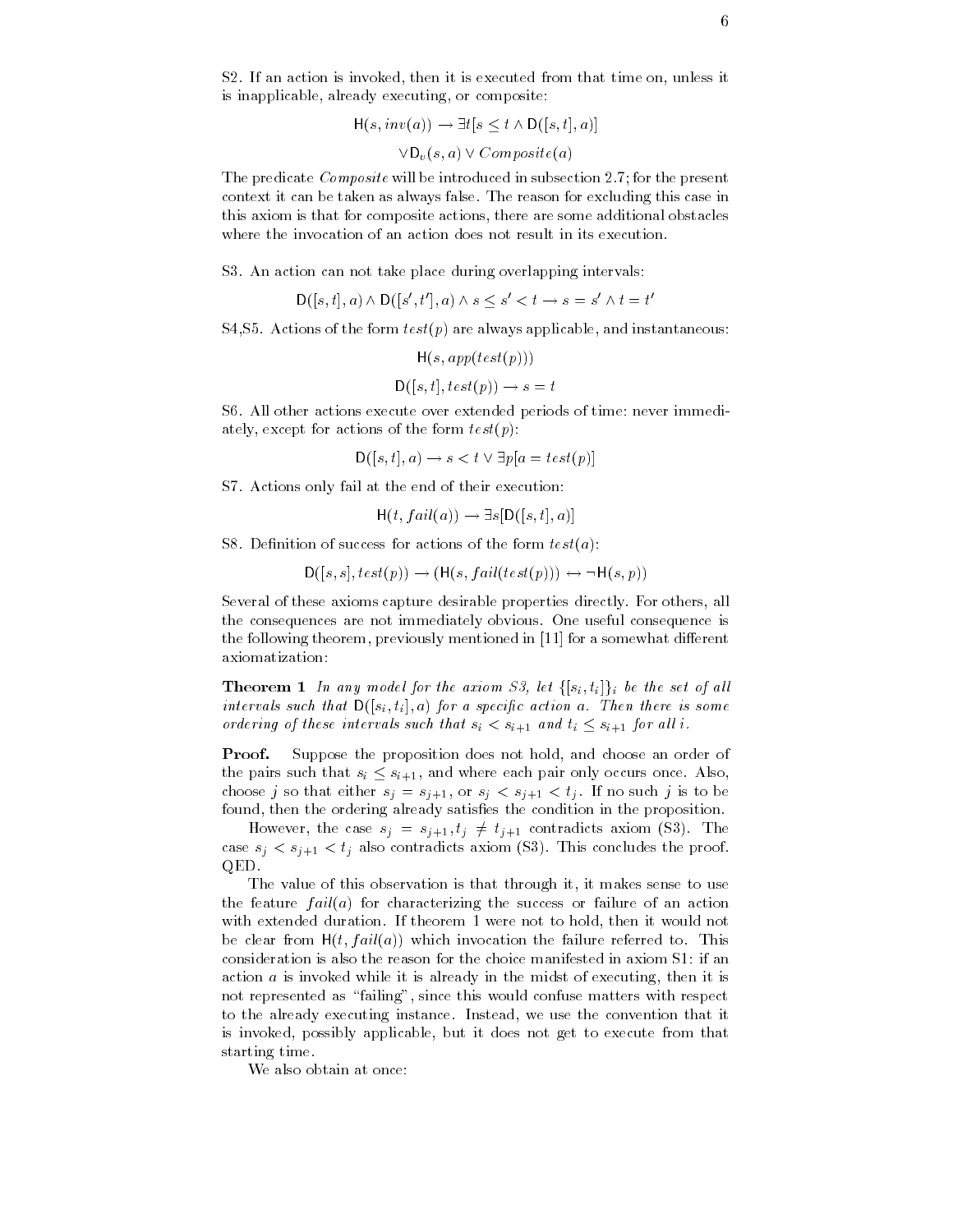Theorem In any model for the axioms S- S if Ds t a and Hu f aila for some u in  $(s, t]$ , then  $t = u$ .

Conversely, if  $D_s([s,t],a)$ , then  $H(u, fail(a))$  does not hold for any u in t-t-t-t-announced in think of each model in dynamical terms as as a a possible history in the world being described, and what this theorem says is that if an action is invoked and begins to execute, then if  $H(u, fail(a))$ becomes true at some timepoint  $u$  during the execution, the action halts and ends with failure, and if it is able to proceed until its normal ending without  $H(u, fail(a))$  becoming true at any time, then it ends with success

 $A$  use of this logic will naturally be concerned with the econcerned with the econcerned with the econcerned with the econ actions- In this case and Fluents and Fluents approach and its successor, this is such specified using action laws, which in particular make use of the occlusion predicate, and in combination with assumptions of persistence.

### 2.5 Examples

As an example of the use of this notation, here is the formula stating that a condition  $\varphi$  guarantees that an action always succeeds:

$$
H(s, \varphi) \land G(s, a) \rightarrow \exists t [D_s([s, t], a)]
$$

, when it succeeds the area in the actions of the actions are actions to actions the succeeding of the succeed therefore written as usual and with  $D_s$  on the antecedent side: if preconditions apply and the action is performed successfully then the postconditions result.

As another simple example, consider the case of actions which are described in terms of a precondition, a prevail condition, and a postcondition, where the postcondition is at the same time the termination condition for the action - The prevail condition must be satised throughout the exe cution of the action if it is violated then the action fails- Simple pre post prevail action definitions can be expressed as follows, if  $\varphi_a$  is the precondition of the action a,  $\omega_a$  is the postcondition, and  $\psi_a$  is the prevail condition:

 $A(s, a) \leftrightarrow H(s, \varphi_a)$  $D_{\rm s}([s,t],a) \rightarrow H(t,\psi_a \wedge \omega_a)$  $A(s, a) \wedge D_c([s, t], a) \wedge u \in [s, t) \rightarrow H(u, \psi_a) \wedge \neg H(u, \omega_a)$  $D_c([s, t], a) \wedge \neg H(t, \psi_a) \rightarrow D_f([s, t], a)$ 

The traditional case of only pre and postconditions is easily obtained by selecting  $\psi_a$  as tautology.

#### 2.6 Composition operators for propositional fluents

The standard propositional operators such as  $\neg$  and  $\wedge$  will be used for composition proposition in the proposition of the properly speaking features and the properly speaking feature is defined in a Herbrand style, so composite fluents are only equal if they matrix between equalizers for matrix of the specify measurement composite matrix of the such as a such that the behave in relation to each of the predicates and functions that can take fluents as arguments:

- The behavior of composite uents with respect to the Holds predicate is defined by

 $H(s, p \wedge p') \leftrightarrow H(s, p) \wedge H(s, p')$ 

and similarly for the other operators-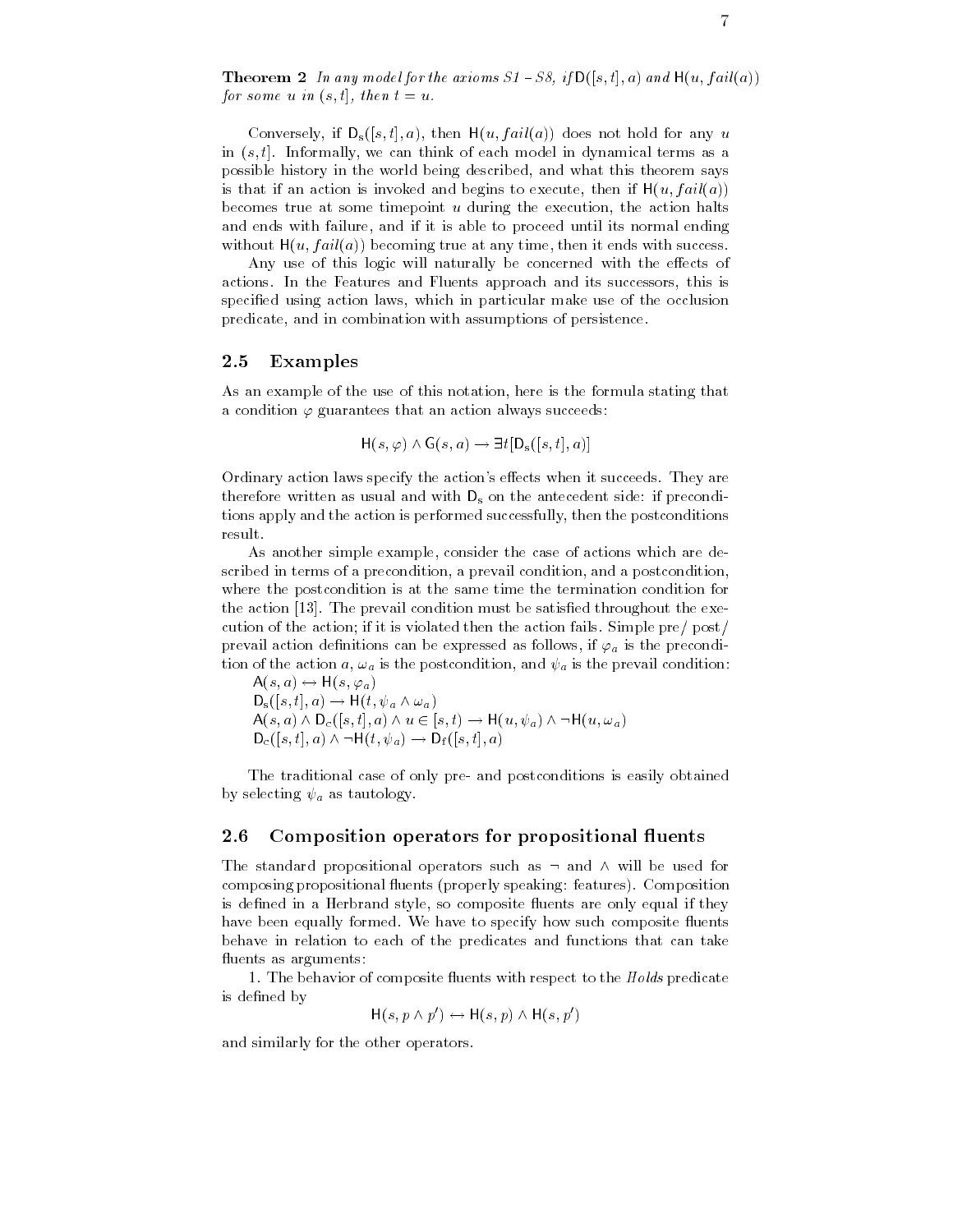- composite restaurant are always contracted so that t

 $X(s, p \wedge p')$ 

and similarly for the other operators- which include that assumptions of the continuity and persistence are only applied to the level of elementary fluents.

, the action test for composite p must then again be described with  $\alpha$ respect to how it relates to predicates and functions that take actions as arguments continues that was said above continues to that was said that was said  $\sim$ it is always applicable, its duration is always instantaneous, and it succeeds or fails depending on whether p currently holds or note of a different military is needed or appropriate for the special case where  $p$  is composite.

## Action composition operators

The definitions of procedural actions must sometimes be constructed by composition is simpler actions. This calls for the use of operators such a as; for the sequential composition of actions, a conditional operator, and an operator that composes actions representing successive tries- Sequential composition is such that if the first action fails, then the whole action has failed otherwise it is up to the second action- Successivetry composition on the other hand, is defined so that if the first action succeeds, then the whole actions has succeeded; if the first action fails, then it is up to the second action to succeed or fail.

These action composition operators are best described in terms of their relationships with the derived predicates G D D attitudes as follows for each  $\frac{1}{2}$ 

 $G(s, a_1; a_2) \rightarrow G(s, a_1) \wedge$  $(D_v(s, a_1) \rightarrow D_v(s, a_1; a_2)) \wedge$  $(D_f(|s,t|,a_1) \to D_f(|s,t|,a_1;a_2))$   $\wedge$  $(D_s(|s,t|,a_1) \rightarrow G(t,a_2) \wedge$  $(D_v(t, a_2) \rightarrow D_f(|s, t|, a_1; a_2)) \wedge$  $(D_f([t, u], a_2) \to D_f([s, u], a_1; a_2))$   $\wedge$  $(U_{\rm s}(|l, u|, a_2) \rightarrow U_{\rm s}(|s, u|, a_1; a_2))$ Then trya a- denotes successivetry composition  $G(s, try(a_1, a_2)) \rightarrow G(s, a_1) \wedge$  $(D_s(|s,t|,a_1) \to D_s(|s,t|,try(a_1,a_2))$   $\wedge$  $(D_f(|s,t|,a_1) \rightarrow G(t,a_2) \wedge$  $(D_v(t, a_2) \rightarrow D_f(|s,t|, try(a_1, a_2))$   $\wedge$  $(D_f(|t, u|, a_2) \rightarrow D_f(|s, u|, try(a_1, a_2))$   $\wedge$  $(D_s([t, u], a_2) \rightarrow D_s([s, u], try(a_1, a_2)))) \wedge$  $(D_v(s, a_1) \rightarrow G(s, a_2) \wedge$  $(D_v(s, a_2) \rightarrow D_v(s, try(a_1, a_2))$   $\wedge$  $(D_f(|s,t|,a_2) \rightarrow D_f(|s,t|,try(a_1,a_2))$   $\wedge$  $(D_s( |s, t|, a_2) \rightarrow D_s( |s, t|, try(a_1, a_2))$ 

Notice that if one omits the case of  $D_v$ , then the specifications of ; and try are symmetrical-

Although these specifications are easy to follow, they are not appropriate as axioms, since the operators  $G, D_s$  etc are not in themselves the primary ones-the Annex see URL at the Annex see URL at the article contains and the article contains and article contains an axiomatization that relates; and  $try$  to  $inv$ ,  $app$ ,  $fail$ , and  $test$  that is easier to work with, and from which the specifications above can be inferred.

The action composition operators represent a kind of "programming" language for procedural actions- Actions which are dened in this way are however still not goal-directed in the sense discussed in the initial section. We shall proceed to goal-directed actions in the next section.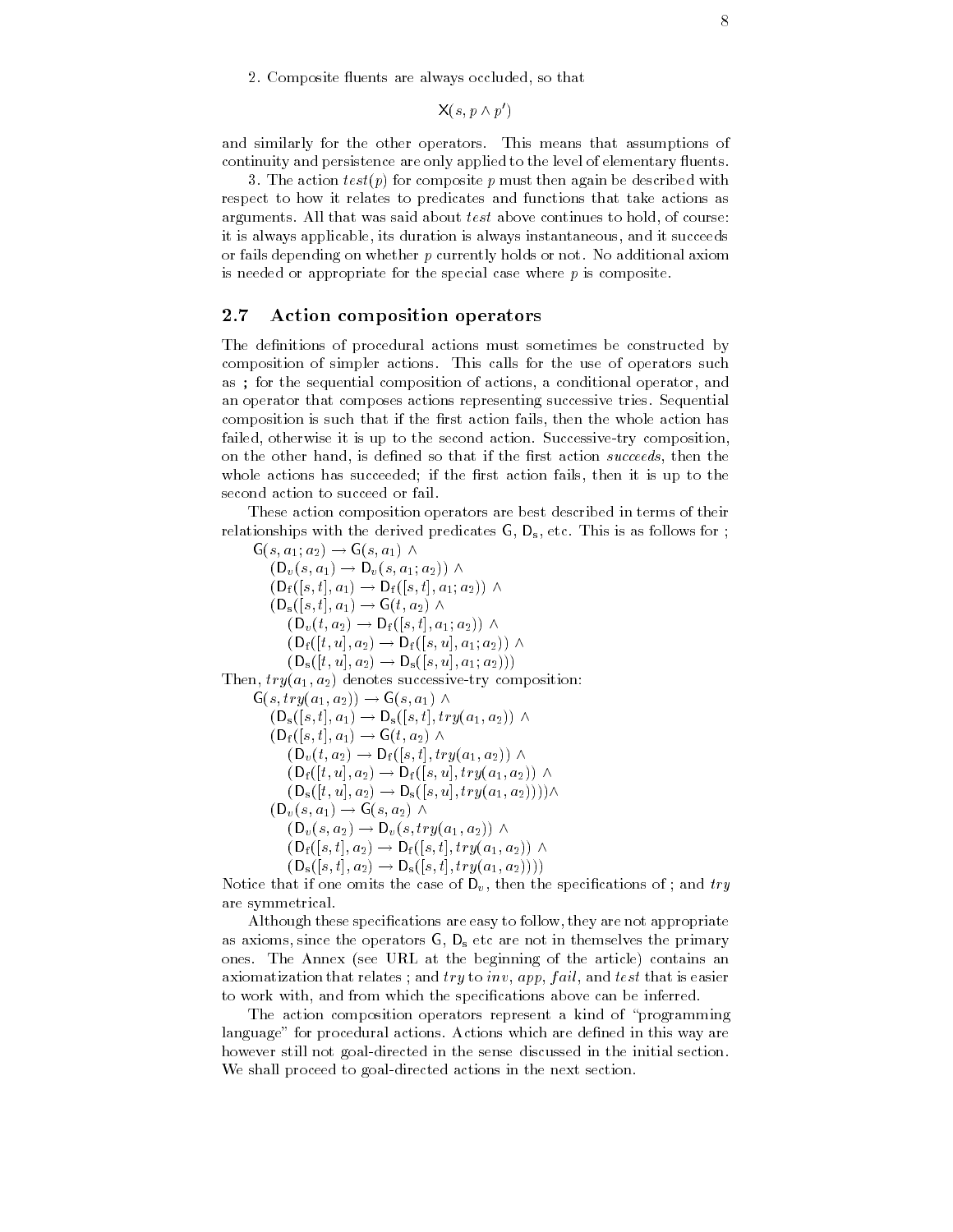Composition of actions of the form  $test(p)$  can be reduced to propositional combinations, for example

$$
D_s([s, s], test(p); test(q)) \leftrightarrow
$$
  

$$
D_s([s, s], test(p)) \land D_s([s, s], test(q))
$$

We choose to  $define$  composition of such actions in terms of equality:

$$
test(p); test(q) = test(p \land q)
$$

$$
try(test(p), test(q)) = test(p \lor q)
$$

The definitions of "if" and "while" are obtained in similar manner, and are detailed in the Annex-Core that include the process of the annotation and the expressed using the operators defined so far).

The predicate  $Composite(a)$  is defined so that it is true for actions a that we formed using the functions  $\eta$  ,  $\eta$  , and  $\eta$  for the ones where  $\eta$  and components are of the form  $test(p)$  so that they are equal to non-composite actions by what has just been said- it is straightforward to write out the comp axioms for the definition of  $Composite$ .

## 3 Deliberated retry

We proceed now to the phenomenon of *deliberated retry*, which is characteristic of high-level actions: if something goes wrong, then try again, but before you do that consider carefully what di erent options are available-The weighing of possible alternatives is what di erentiates deliberated retry from the preprogrammed successive-try composition defined above.

#### $\bf 3.1$ Ontology

The goal-directed behavior that we wish to characterize in the logic is as follows- At each point in time the robot is engaged in no one or more processes each of which is an instance of goaldirected behavior- Each process goes on for an interval of time, then it ends and once ended, the same process can not restart- At each point in time within its duration the process is carrying out a *plan*, which is an action and in the general case a composite action, formed using the action composition operators that were dened in section -- Each constituent action may succeed or fail which also denes the success or failure of the plan-tage of the plan-tage of the plan-tage of the plan-tage of the p then another plan is found if possible for achieving the current goal- If the current plan succeeds then the current process succeeds- Therefore there is an implicit assumption that the choice of plans and the definition of success of plans is such that the success of the plan guarantees that the goal has been achieved-then has been planted-plants-planets-plan exists fails-

With this approach, goals can simply be viewed as high-level actions. This is a di erence from earlier work which sometimes used a modal operator for specifying goals- Here we manage with a simpler approach- The variable symbol  $\alpha$  will be used for low-level actions, and  $\gamma$  for high-level actions, or go also the explicitly or implicitly quantities will only will only will only the set range over those respective subtypes- At present these subtypes are kept distinct, but we foresee a generalization where actions may be decomposed successively through several levels- The predicate D and the functions on actions  $(inv, app, succ)$  apply equally to high-level and low-level actions.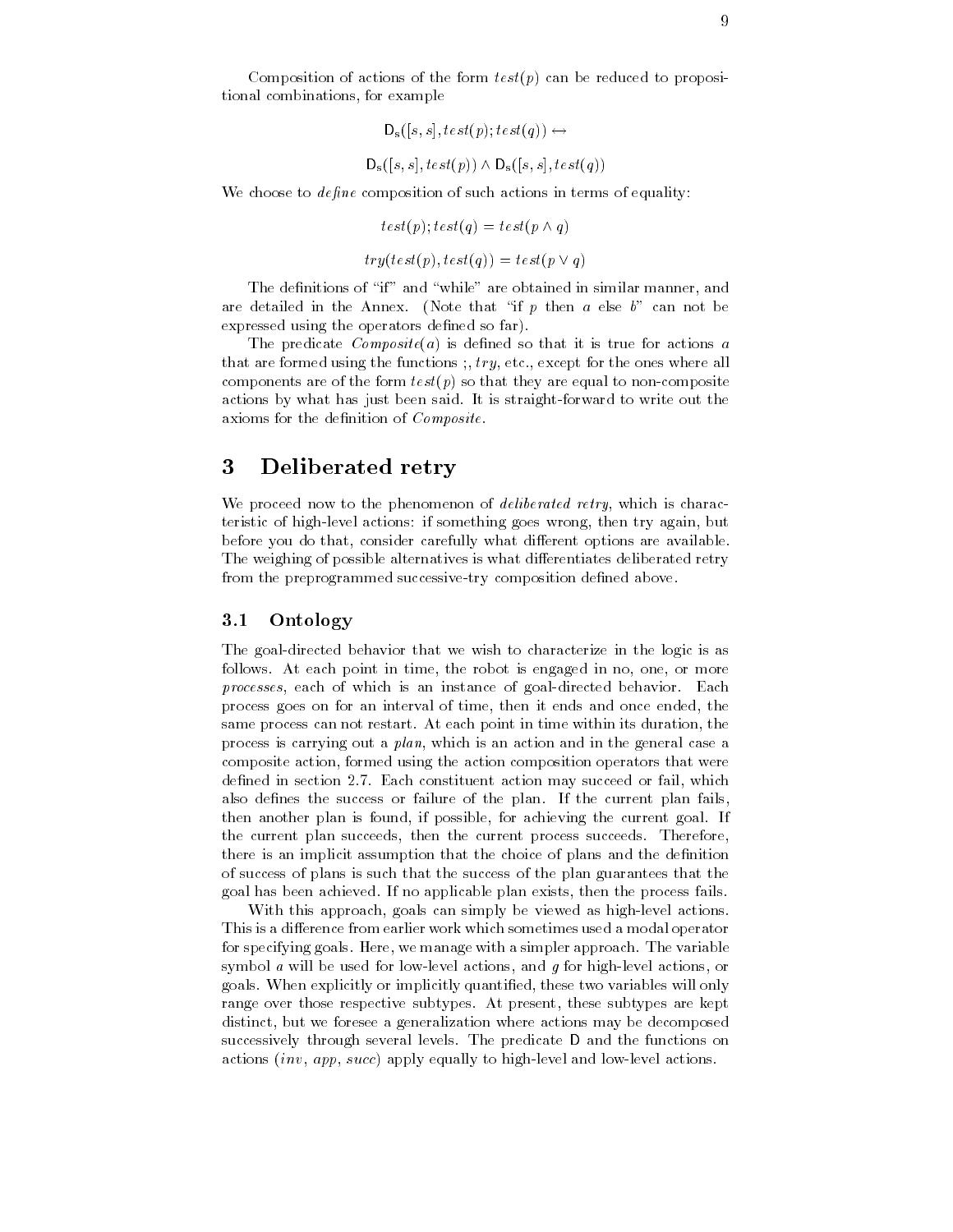The goal-directed process is a deductive one, where successive conclusions are drawn from the available set of premises- the the available set of  $\sim$ section requires process can be interested both by the robot agent and by lower-level processes that execute actions according to their low-level specications-in the internal cases the internal by performed by adding the stating or additional propositions to the set of premises in the goal-directed process. The robot agent can influence that process in the following ways:

- $\bullet$  The agent invokes a goal-directed process by stating the formula  $H(s, inv(g)).$
- $\bullet$  The agent discontinues an on-going process by stating the formula  $H(t, fail(g)).$
- $\bullet$  -the agent discontinues an on-going action within a process by stating the formula  $H(t, fail(a))$ .
- $\bullet$  The agent selects the new plan to be used within a process when a current plan has failed- This is done by stating the formula Hs inva where  $a$  is often a composite action.

Notice that in all cases the agent exercises its control by making statements of the form  $H(t, p)$  where p has the property of being true at singular points in time and false everywhere else- It is appropriate to think about such fluents as signals.

It is assumed that the agent exercises these capabilities correctly, so that e-g- it does not discontinue processes that are not in course it only selects plans that are guaranteed to achieve the goal if successful, etc.

For simplicity, we assume here that each process is linear in the sense that it is not able to spawn other concepts in line with processes. This is in line with  $\sim$ the fact that no action composition operator for concurrent execution was

Possible concurrent occurrences of the same action are assumed to be have in line with the formalization in the preceding sections- This means that if several concurrent processes request the same action a to be invoked at the same time, then this can be done, but only one instance of the action is invoked- If that instance fails then the failure a ects all the invoking pro cesses- on the other hand if a process invokes and it at a time where where  $\sim$ the same action is already in course in another, concurrent process, then the new invocation of the action  $a$  falters (no new execution is initiated).

## Additional formalism

The basic idea has already been mentioned: We distinguish actions of several levels- The lowest level of action is the procedural one the one which is implemented as a program or other routine behavior- Working towards a goal is represented as a higher level action often realized by performing several low-level actions in succession.

Thanks to this approach, we only need to make some simple additions to the background formalism that was brief was brief that we have a control was b a few specialized predicates, besides the general-purpose predicates H, D, and a new presence are new presence

 $\bullet$  -Option(s , g, s, a) which says that while performing the high-level and goal-directed action  $g$  that was invoked at time  $s$  , at time  $s$  the goal has not yet been achieved, and the world is in a state where the action  $a$  is executable, and where its successful execution will achieve the goal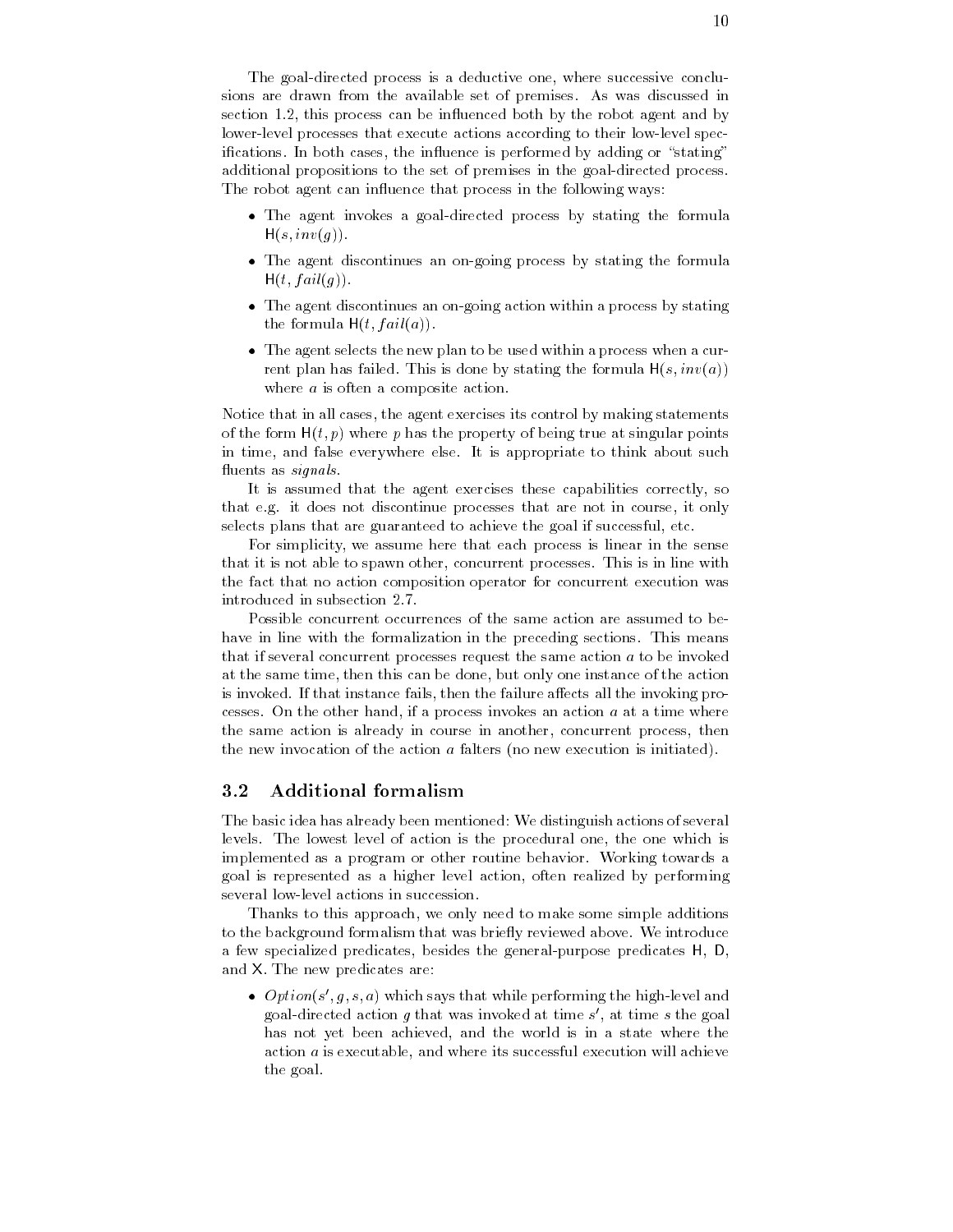$\bullet$  *Realize*(s,q,a) which says that at time s, the standard way of performing the (high-level) action  $g$  is to initiate the (low-level) action  $\overline{a}$ .

In implementation terms, the predicate  $Option$  encapsulates the system's replanner: if the high-level action  $q$  was invoked at time  $s$  , and one attempt to  $\hspace{0.1mm}$ achieve the goal has just failed at the present time  $s$ , then  $Option(s|, q, s, a)$ shall be true for exactly those (composite) actions  $a$  that will take the robot the remaining distance to the given game. Similarly Realize, 1999, Shall be a shall be a shall be a shall be a true for at most one  $a$  for given  $s$  and  $g$ , namely for that  $a$  which is the standard way of achieving goal  $g$  from the state of the world at time  $s$ .

What if a proposed action or plan a is nondeterministic and *possibly* achieves the goal, but is not guaranteed to do so? In this case, one can always use  $a; test(p)$  as the last argument of *Option*, where p is the desired  $\mathbf{u}$  condition-  $\mathbf{u}$  test parameters then and if it succeeds then and if it succeeds then and if it succeeds then and if it succeeds then and if it succeeds then and if it succeeds then and if it succeeds then and it tests whether  $p$  is true and if so it succeeds, otherwise the whole action fails.

It is assumed that these relations satisfy

$$
Option(s', g, s, a) \rightarrow H(s, app(a))
$$
  

$$
Realize(s, g, a) \rightarrow Option(s, g, s, a)
$$

Finally, we need one more variant of the D predicate, this one defined directly and not as an abbreviation-directly as an abbreviation-directly as an abbreviation-directly as a set  $\mathcal{L}$ that the goal-directed action  $g$  was invoked at time  $s$ , that at time  $t$  it has not yet succeeded, and that time t is a  $breakpoint$  in the sense that one of the attempts to achieve the goal has just failed, and the robot is considering  $\Box$  to do next-to do next-to-do next-to-do next-to-do next-to-do next-to-do nextbe true for all  $t$  which are breakpoints during the process of trying to reach the goal specified by  $g$ , and for no other  $t$ .

#### 3.3 Axiomatization for the sequential case

The case of several concurrent processes has the particular complication that a proposed invocation of a step in a plan may falter because the same action is presently in the midst of executing- One must then decide whether to replan, or to wait until the action becomes available and then perform it, or whether possibly it is sufficient to use the state of the world at the end of the present execution of the action-beam choice is problems supported. which contributes to the complexity of concurrency in this context.

In the purely sequential case these problems do not occur, and we shall therefore treat it rst in this paper we limit our attention to it- The ontol ogy described above is characterzied by the following axioms in addition to those defined in earlier sections.

G.L.  $G(s, g) \rightarrow D_b(|s, s|, g)$ 

G2. 
$$
D_b([s, t], g) \wedge \forall a [\neg Option(s, g, t, a)] \rightarrow
$$
  
\n $(s = t \rightarrow D_v(s, g)) \wedge$   
\n $(s < t \rightarrow D_f([s, t], g))$   
\nG2.  $D_c([s, t], a) \wedge Criticn(s, s, t, a)$ 

G3. 
$$
D_b([s,t], g) \wedge Option(s, g, t, a) \rightarrow
$$
  
\n
$$
D_f([s,t], g) \vee
$$
\n
$$
\exists a'[G(t,a') \wedge Option(s, g, t, a') \wedge (D_s([t,t'], a') \rightarrow D_s([s,t'], g)) \wedge
$$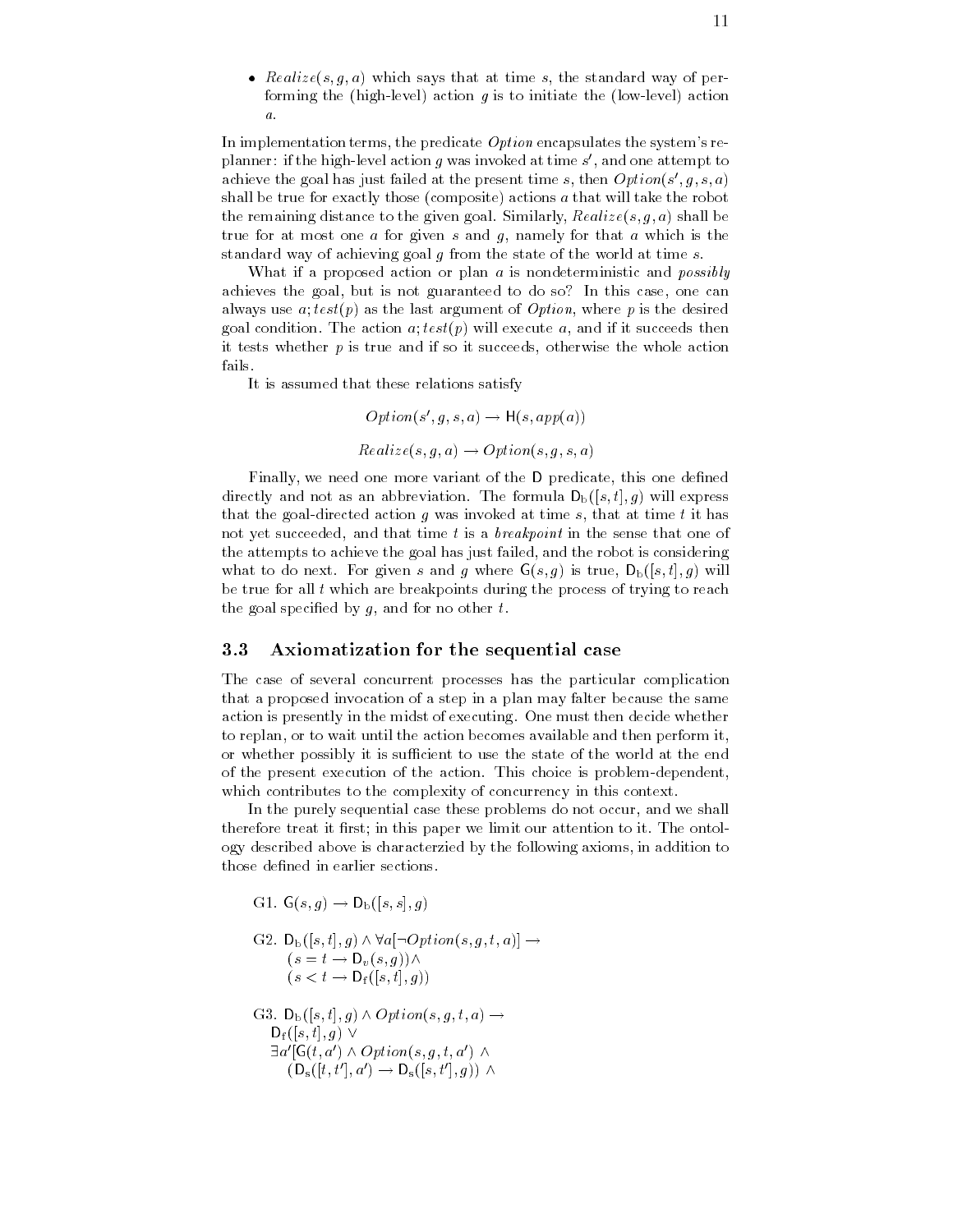$$
(\mathsf{D}_{\mathrm{f}}([t,t'],a') \to \mathsf{D}_{\mathrm{b}}([s,t'],g))]
$$

These axioms are organized as a kind of "engine" for doing the goal-directed behavior, based on the notion of breakpoints, that is, points where a plan has failed and replanning has to take place- Axiom G says that immedi ately when a goal-directed action has been invoked, you are at a breakpoint for that action- Axiom G says that if you are at a breakpoint and no plan is available then the process fails- Axiom G says that if you are at a breakpoint and some plan is available, then some plan (not necessarily the one mentioned in the antecedent is invoked- It further says that if the selected plan succeeds, then the goal-directed action succeeds, and if the invoked plan fails, then the process is at a new breakpoint where replanning has to take place again.

Axiom G3 has an additional literal for the possiblity that the goalrobot decides to discontinue the process exactly when it is at a breakpoint. If the robot discontinues the goal while being within the execution of a plan we need instead the following axiom

$$
\mathrm{G4.}\ \mathsf{D}_{\mathrm{f}}([s,t'],g) \land \mathit{Option}(s,g,t,a) \rightarrow \newline (\mathsf{D}_{\mathrm{c}}([t,t'],a) \rightarrow \mathsf{D}_{\mathrm{f}}([t,t'],a))
$$

Note that this means that a success of a low level action can be redefined as failure by a high level action- On the other hand if the robot chooses to fail the ongoing low-level action, the currently executing plan, or some segment of the currently executing plan, then the already defined axioms take care of it correctly-

#### Minimization of actions  $3.4$

The axioms that were specified in the previous section defined when certain actions and events must take place including both the invocation and the failure of actions- They do not restrict the actions and events to the minimally necessary actions or the only motivated events, but presumably such minimization is intended- It would be contrary to the concept of goal directed behavior to see the occurrence of unmotivated actions and it would not make ontological sense to see the failure condition for actions trigger at arbitrary times and without reasons-

As usual, there are two ways of eliminating models containing unintended actions and events: by introducing additional axioms, or by an explicit minimization policy on models- In the concurrent case it turns out to be quite difficult to eliminate all redundant actions by explicit axioms. One can get some of the way- For example it is straightforward to write an axiom saying that every invocation of an action must be obtained from an Option statement- It is also not very di
cult to write an axiom saying that if several alternative plans are proposed in the same case of  $Option$ , only one of them will be chosen- This appears to be su
cient for the nonconcurrent case-

Suppose, however, that we have two concurrent processes which happen to have concurrent breakpoints; one of them considers plans  $a$  and  $b$ ; the other one considers plans a and c- We would then accept that only plan a is selected, and possibly that plans  $b$  and  $c$  are selected, but certainly not that a more come selected since a can do the job alone- of money money aloneworse, suppose we have three concurrent processes with shared breakpoint;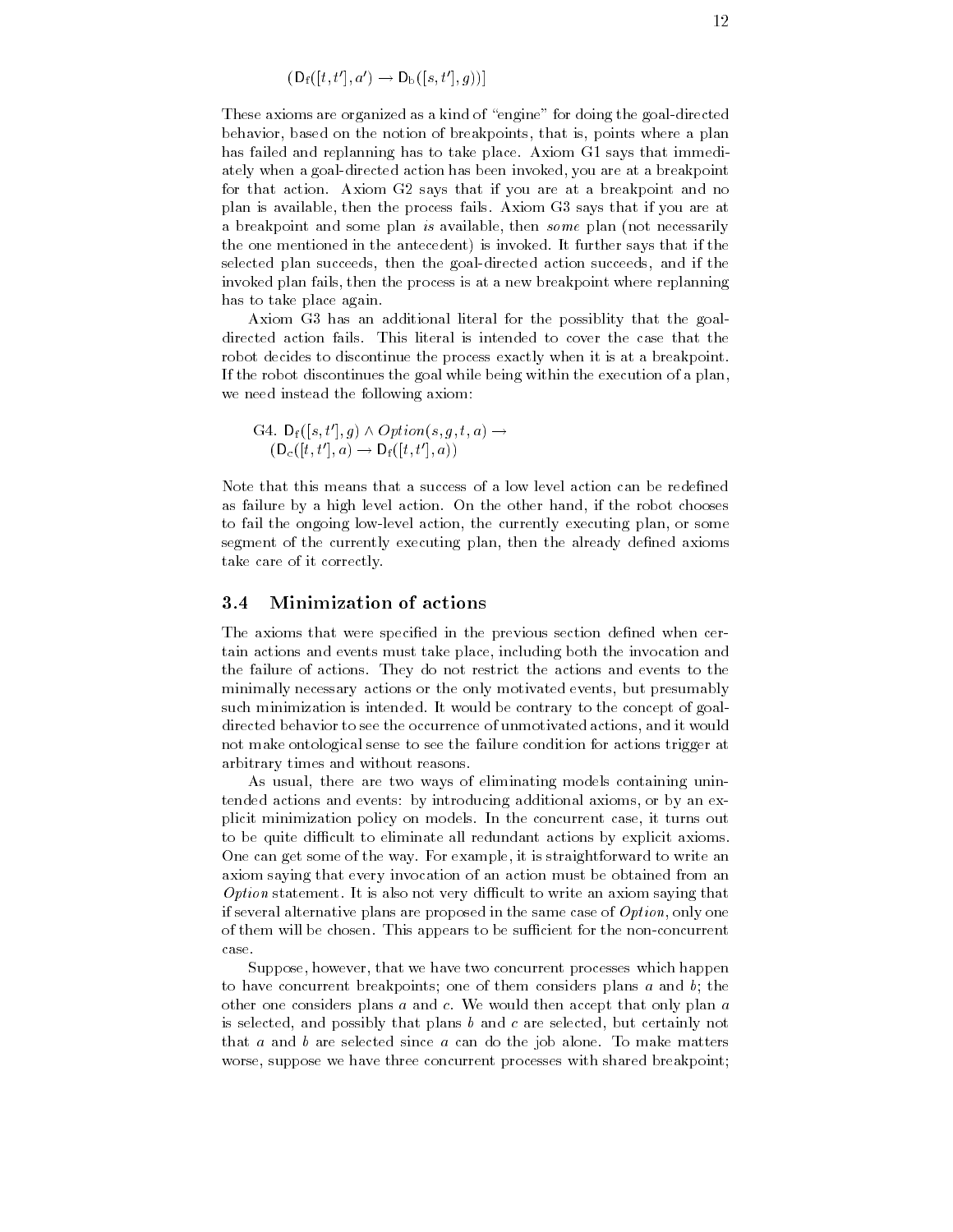one of them considers a and b, one considers b and c, and one considers a and  $c$ 

An axiomatization that deals correctly with these obstruse cases is likely to become quite complex, and unfortunately the complexity will largely , and the same time it seems that the same time it seems that the model preferential specification can be made quite simple and concise: minimize  $\{inv(a)\}\$ <sub>a</sub> chronologically.

A possible objection to such a principle might be that chronological min imization of e ort may be very shortsighted and sometimes it is important to look ahead and trade o current work against future comfort- However this misses the point since such tradeo s can be done as appropriate in the replanning process and in the choice between alternative plans- The point made here is that once the plans have been selected in the participating processes one only invokes a minimal set of actions at each point in time-

## 3.5 The role of deliberated retry in the overall architecture of the robotic agent

The present section has described the logical structure of the agent's subsystem for deliberated retry, that is, for pursuing goals by finding a method, and trying again if that method fails- Subsection - described other parts of the overall logical architecture that the deliberated retry behavior needs to interact with.

A subsystem for planning and plan revision is obviously required as an additional subsystem in such an architecture-control to the subsystem is represented to the control of the subs by the relation  $Options$  in the present work, which means that it is held open whether replanning is to be done by e-mail and algorithmic and algorithmic and algorithmic and algorithmic and process or lookup in a plan library- The only important thing from our point of view is that the fourth argument of the predicate Option can be determined when the first three predicates are given, together with the relation  $H$ , and that the relation *Option* satisfies the criterium for producing correct plans-by and inference based by an inference based by an inference based by an inference based by an i method such as deduction or abduction then it must make use of action laws expressed in logic, as usual.

We have indicated how the process specified here obtains its inputs as formulae, provided to it by the higher deliberative layer of the robot and by the lowlevel execution of actions- The outputs of the present process are likewise communicated as formulae, in particular, by formulae requesting the invocation is a particular action-district action-district may be composite the composite  $\mathcal{S}$ ones, or plans, it means that the module being described here does not need to be involved at the beginning and end of every elementary action in a plan it is sufficient for it to be involved at the breakpoint where replanning takes place.

In summary, we have now showed how the invocation of a goal-directed action can invoke one or more procedural actions, and how the proper reactions to the success or failure of the latter can be specied in logic- The key notion in this formalisation is that it does not explicitly prescribe the next action to be taken in a particular failure situation the forward de ductive machinery is able to derive  $\mathcal{M}$ in section - assuming one of the chosen assuming of the chosen assuming of those will be chosen assuming of the chosen assuming of the chosen assuming of the chosen assuming of the chosen assuming of the chosen assuming o course that at least some action is implied to be considered and that there is no overriding command.

The success and failure of the procedural actions is in turn defined on the level of continuous or hybrid description- The previous article addressed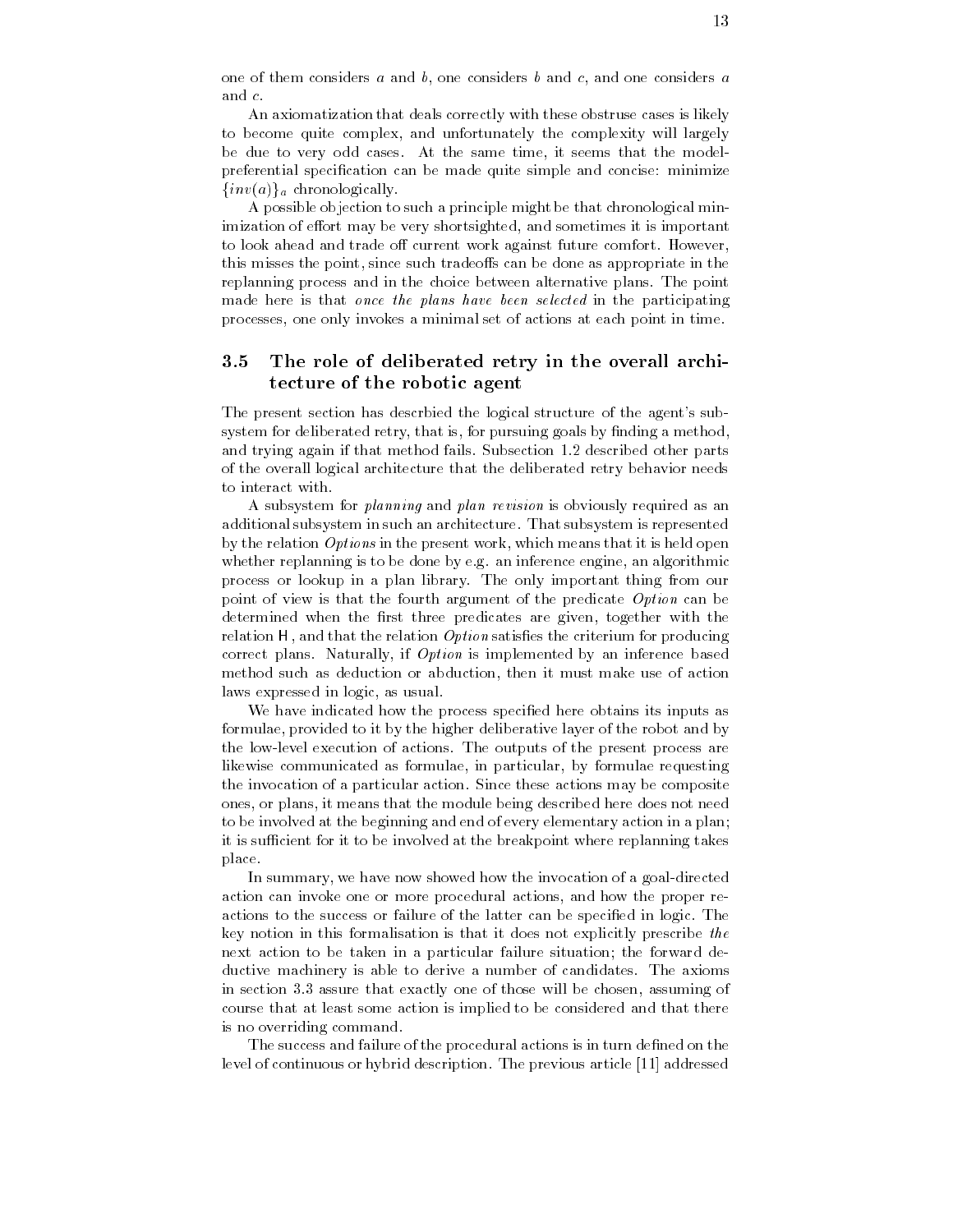how to establish the deliberative-level description of actions, including both the success case and the failure case, as logical consequences of the hybridlevel description.

#### **Entailment methods** 4

The previous sections have described a logical machinery for goal-directedness that requires the use of the following sets of axioms

- $\bullet$  The set  $\bullet$ , consisting of the axioms  $\mathcal{S}1$  =  $\mathcal{S}\mathcal{S}$  in section 2.4, together with and characterizing composite properties section -  $\blacksquare$ composite actions (activities and annual and an
- $\bullet$  The set G, consisting of the axioms GT = G4 in section 3.3, together
- $\bullet$  A set  ${\bf K}$  of behavior rules, consisting of axioms using the predicates Option and Realize for specifying concrete behaviors.

However it would not make sense to use them on a stand alone basis- They are intended to define goal-directed behavior in a deliberative context, where the following knowledge sources exist as well

- $\bullet$  A set  $\bf E$  of action laws specifying the effects of actions when they succeed
- $\bullet$  A set  ${\bf A}$  of applicability laws, specifying when actions are applicable
- $\bullet$  A flow  $\bullet$  of observations, providing specific facts at specific points in time
- $\bullet$  A flow  $\bf D$  of decisions by the robotic agent of the kinds specified in

If conventional logic were to be used, then it would be a trivial matter to combine these knowledge sources: one would merely take the union set of all the axioms and use the axioms and use the deductive machinery-deductive machinery-benefits machinery-benefi setting, however, the matter is more complicated since nonmonotonicity is involved-based-based-based-based-based-based-based-based-based-based-based-based-based-based-based-based-based used in a nonmonotonic context, if they are written in a reasonable way. We have also observed in an earlier paper  $[11]$  that the proper treatment of action failure as a nonstandard way of terminating actions requires the use of another kind of nonmonotonicity and we have observed in subsection - of this article that minimization of actions calls for yet another kind of nonmonotonicity at least when concurrency is involved- The question of how to combine the above mentioned knowledge sources is therefore not at all obvious- The present section will provide an answer to this important problem-

#### 4.1 A model example

The general formulation of the problem at hand is the following: *given two* or more logical knowledge sources, where each of them specifies some aspect of the dynamic behavior of a system and where these aspects are interde pendent so that the changes imposed by one knowledge source influences the continued development described by the other(s), how are those knowledge sources to be combined in the framework of nonmonotonic logics? In order to address this question, we first describe a very simple case where the approach can be brought out clearly-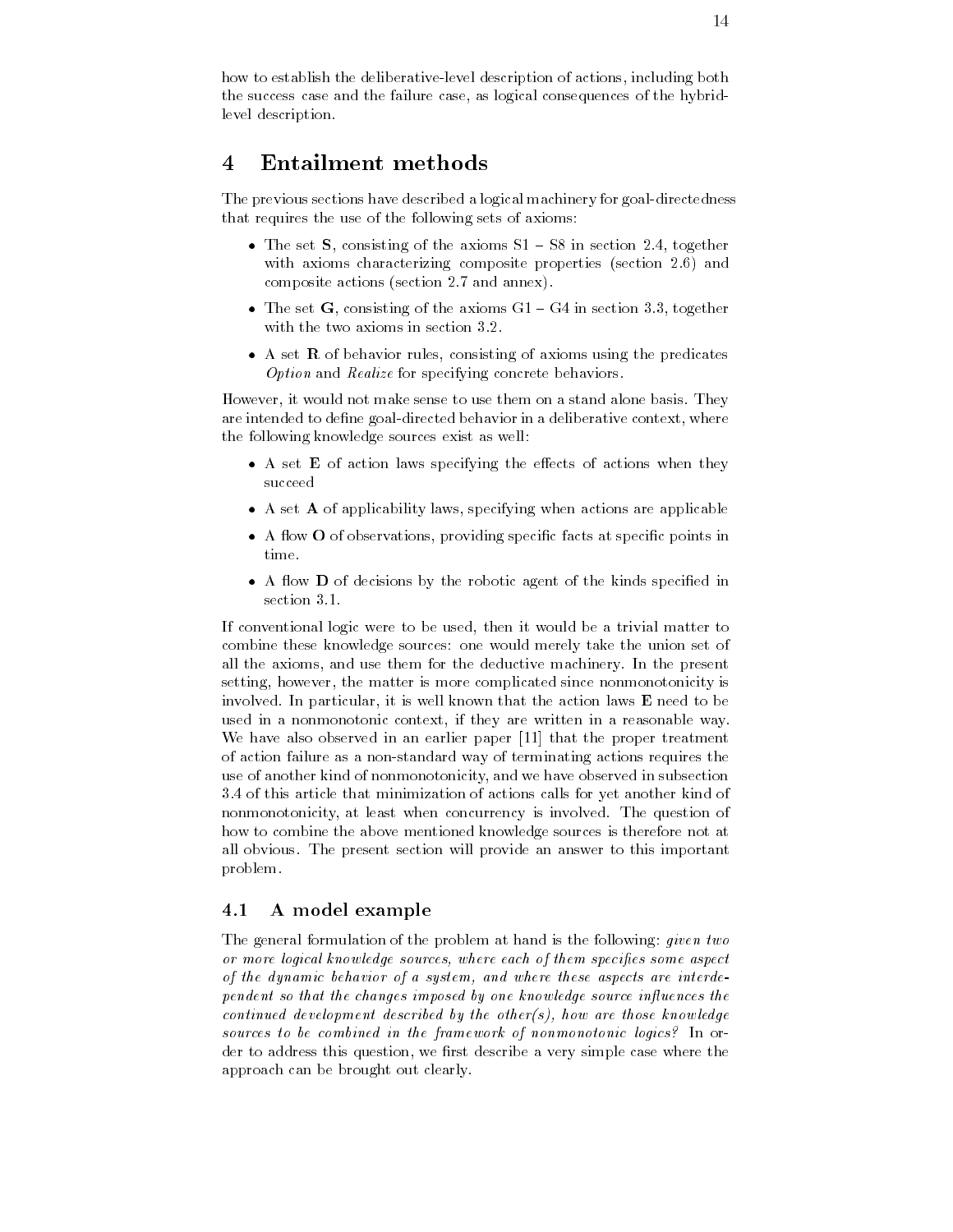Consider therefore a system where there are two multi-valued fluents  $a$ and the discrete time and two measures  $A$  and  $B$  and  $B$  and  $B$  and  $B$  and  $B$  and  $B$ the value of  $a$  at the next time-step depending on the values of  $a$  and b at the previous time-step, and  $B$  specifies the new value for b in the same way- the set up the logic so that each interpretation is a mapping from timepoints to corresponding values for a and b- In other words each interpretation is a possible history of the world- Let MA be the set of all interpretations for arbitrary assignments to  $b$ , and where each interpretation specifies the successive values for  $a$  according to its previous value and the value at hand for b- Let MB be similar for the uent b- Obviously  $M(A) \cap M(B)$  is the set of all histories of the world that develop according to the joint information of the two knowledge sources-

Suppose further that  $A$  and  $B$  are such that they need to be used in the context of a nonmonotonic logic- For example A may be characterized by inertia or persistence, so that it is a set of rules specifying when the value of the fluent changes; there is a background assumption that if  $A$  does not specify any change, then the fluent stays constant from one timepoint to the next-independent in the next-independent in this case  $M$  case  $M$  case  $M$  $\Box$  as  $\Box$  as M ode of classical indicates  $\Box$ models of  $A$ ,  $\lt_a$  is a preference relation on models which prefers inertia in the a component between models having the same b component up to the timepoint of comparison, and  $Min$  is an operator reducing a set of models to the subset consisting of those members that are minimal with respect to the ordering in the first argument.

Suppose similarly that the knowledge source  $B$  has been written using the assumption of a normal value, so that the value of  $b$  at any time shall be the normal value unit  $\Gamma$  in B implies of the normal value  $\Gamma$ be dealt with by an approach similar to the one for  $A$ , except that another preference relation must be used-

It is now straightforward to see that the two knowledge sources, each having its own nonmonotonic entailment method, can be combined and that the set of selected models for the combination of  $A$  and  $B$  ought to be

$$
Min(a, Mod(A)) \cap Min(b, Mod(B))
$$

With this insight, we can return to the case at hand.

### $4.2$ Entailment method for goal-directed behavior: simple case

We restrict our attention to the case where the agent only invokes goalaction actions - It does not make an explicit choice between the complication of the second choice is modelled as random (meaning that all choices are obtained as models and the agent also does not fail actions on any level- Action failure is obtained as observations that is from the world at hand- Generalization to the case of more complex agent interactions appears to be fairly straight forward, and is planned to follow in a later contribution.

Interpretations are constructed as sixtuples  $\langle H, D, X, D_b, Option, Realize \rangle$ in the obvious fashion- Furthermore in each such interpretation the H component is partitioned into four parts

$$
H = H_{ord} \cup H_{inv} \cup H_{fail} \cup H_{app}
$$

where  $\mathbf{H}_{\text{H}}$  contains value assignments for the form invariance  $\mathbf{H}_{\text{H}}$  in  $\mathbf{H}_{\text{H}}$ larly for H  $_{fail}$  and H  $_{app}$ , and H  $_{ord}$  contains value assignments for all other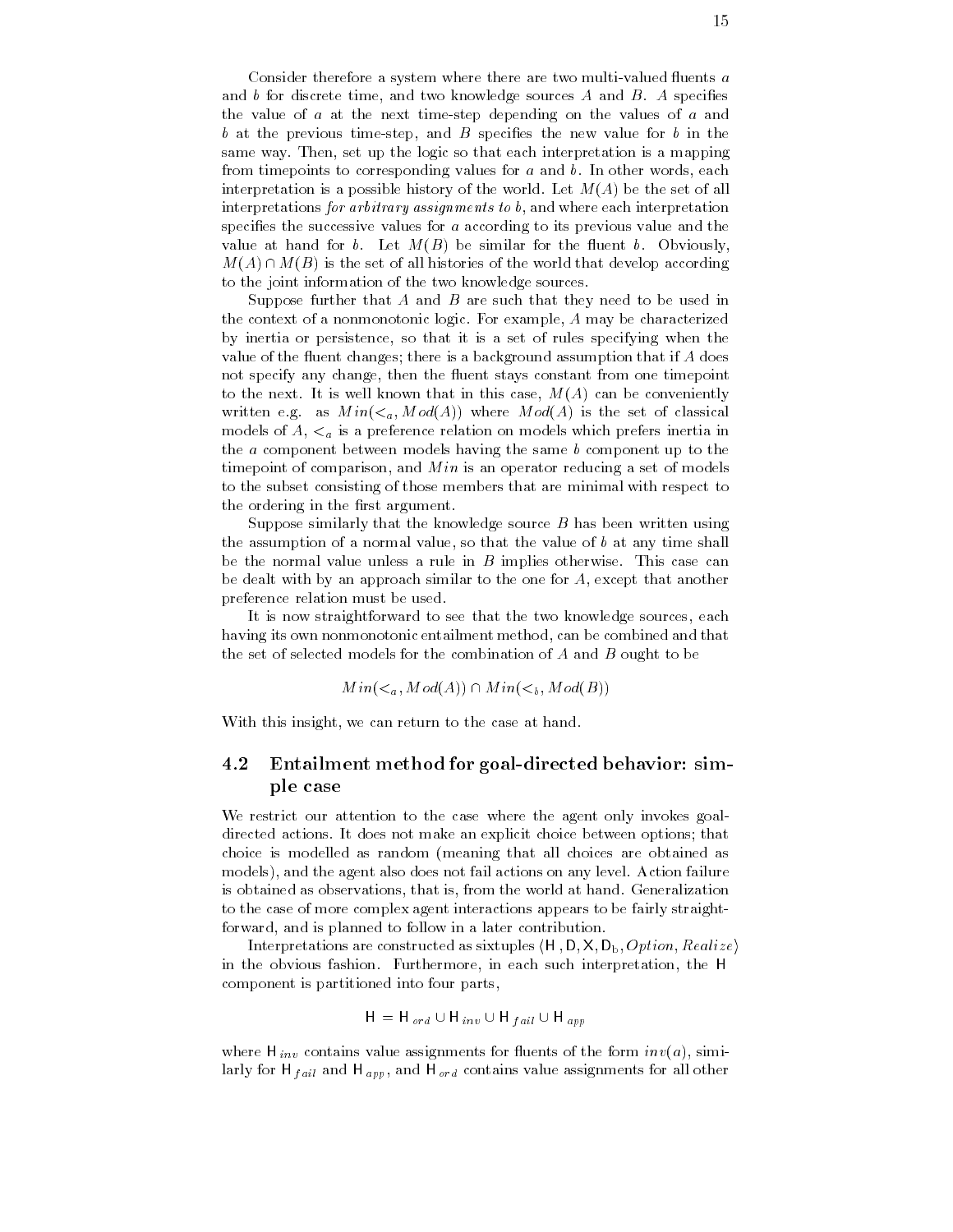uents- In line with the approach of the previous subsection we proceed as follows

- $\bullet$  Une set of models is constructed by allowing H , X, and  $D_{\rm b}$  to vary freely the except H apply the axiom sets sets S characterizing involvement  $\sim$   $\sim$ cation of actions) and  $A$  (applicability of actions) for properly con $s = s = s = 0$  app and  $s = 0$ .
- $\bullet$  Another set of models is constructed by allowing H  $_{inv}$ , H  $_{app}$ , D, and  $D_b$  to vary freely and using the axiom set  $E$  (action laws) for obtaining proper execution of actions and proper e ects of actions in all di erent cases of invocation that may arise of invocation that may arise of involvement and involvement and involvement  $\sim$  1.000  $\sim$  1.000  $\sim$
- $\bullet$  Another set of models is constructed allowing free variation of all  $\hspace{0.1mm}$ components except H inv and using the components except H inv and using the knowledge sources and using the knowl  $U$  and  $U$  inv D inv D inv D inv D inv D inv D inv D inv D inv D inv D inv D inv D inv D inv D inv D inv D inv D inv D inv D inv D inv D inv D inv D inv D inv D inv D inv D inv D inv D inv D inv D inv D inv D inv D inv D
- $\bullet$  A final set of models is constructed as the classical model set for the knowledge source O that is the observations- It will only constrain H ord -

The intersection of the model sets obtained in these four ways are clearly the desired ones, provided that each of the participating sets is selected correctly-the rst case the rst case the rst case the second case is straightforwardone which has already been studied extensively and a catalog of di erent entailment methods and their respective properties has been published in - The third case is the one that needs to be further considered here- The fourth case requires no minimization of models, and is in that sense trivial.

But considered in this light, the solution to the selection of model set with respect to H  $_{\rm{HH}}$  is also straightforward it must be merely a question. of minimizing H inv chronologically- in times at each point in times, only those actions are invoked whose invocation is necessary due to the given axioms and the situation at hand-completely there may be more than one than choice of action to be invoked, and this is represented by obtaining several models-

The chronological minimization of  $\mathcal{C}$  is of course that a time point the course of course the course of course the course of course the course of course the course of course the course of course of course of course o done separately for di erent histories of H ord Db etc- up to that time- It is intended that the proposed axioms shall characterize exactly the intended occurrences of  $D_b$  for given H etc, so no minimization of  $D_b$  ought to be required- The use of nochange axioms instead of chronological minimization seems to be straightforward for the non-concurrent case but problematic for the concurrent case for the reasons that were discussed in subsection  $\mathbf{f}$ 

#### 5 Discussion

#### $5.1$ Limitations of these results

The present treatment is incomplete in a number of ways, in particular:

- $\bullet$  We have not yet treated the case of more general agent behavior,  $\hspace{0.1mm}$ where the agent may discontinue goals and specific actions being executed towards the goals-
- $\bullet$  We have not yet given complete treatment to the case of concurrent actions, although the formalism allows it and some parts of the present material also allow for that case-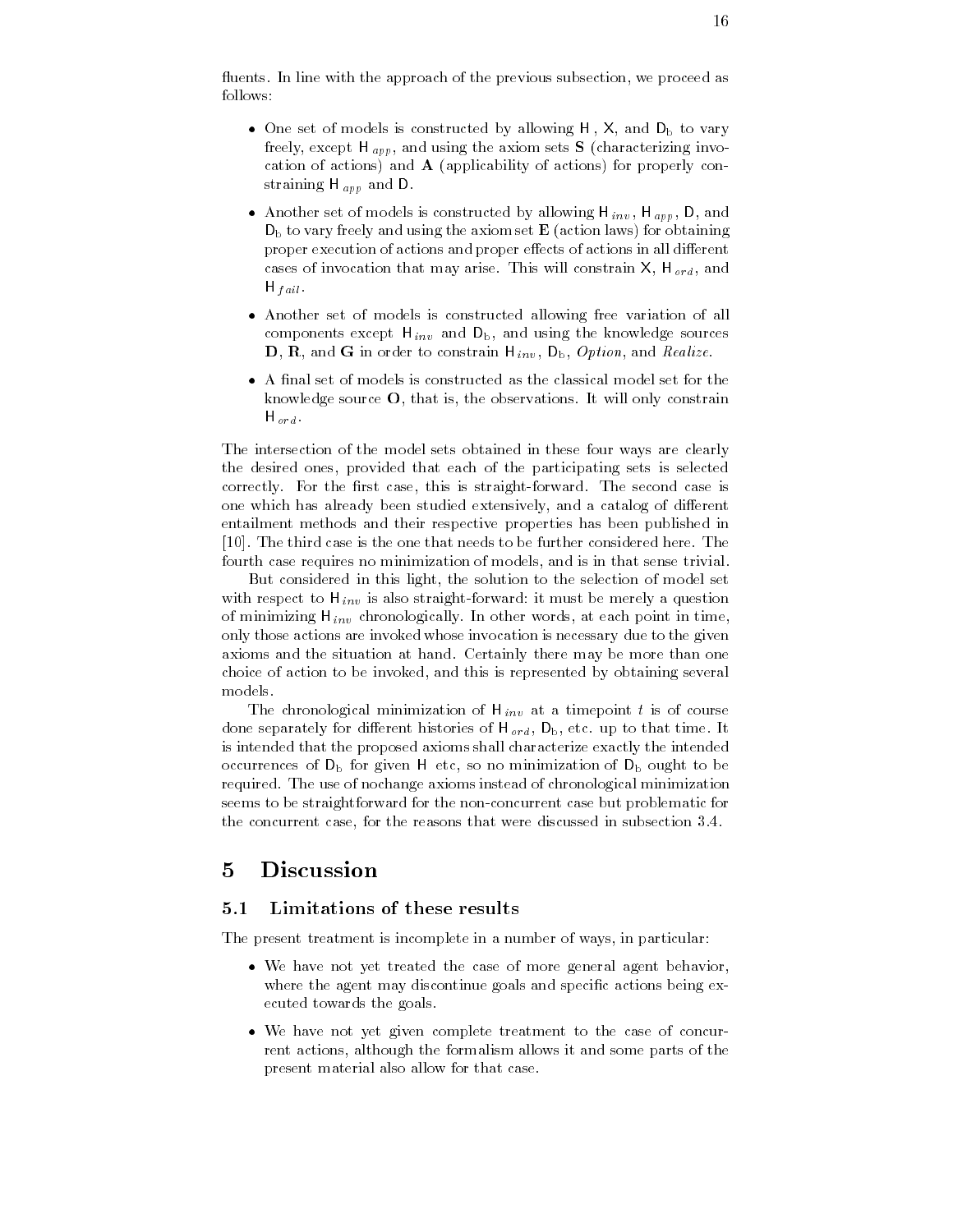- $\bullet$  One particular aspect of the question of concurrent actions is that some of the axioms specified above do not completely characterize what must happen when the goal-directed process proposes to invoke an action that is already in the midst of executing in service of another goal-
- $\bullet$  -fine formulation of a plausible underlying semantics, and a validation  $\bullet$ of the present approach with respect to that semantics has not yet been undertaken-taken-taken-taken-taken-taken-taken-taken-taken-taken-taken-taken-taken-taken-taken-taken-take here is preliminary and is to be taken as a first proposal which needs to be subjected to additional "debugging".

#### $5.2$ Conclusion

We have described a way of characterizing goaldirected robotic behavior by moderate extensions of a current logic of actions and change- In particular our logical system is able to characterize the sequencing and the choice of successive sub-actions which are performed in order to achieve a given goal, and to infer the success or the failure of the overall goal from the success or failure of the subactions- We have also proposed a nonmonotonic entailment method for using the axiomatisation of the present article in conjunction with other, related knowledge sources.

We consider that work on these problems is a necessary step on the way to designing intelligent robotic agents that can be analyzed formally and for which one can prove some of their properties in a systematic fashion-

## 6 Related work

The material presented in section 2  $(D_s$  and  $D_f$  predicates and the definition of composite actions in that context) has been presented in an earlier paper by ourselves paper and same holds for the general approach to logical to with explicit times which has been systematically described in part who applies proach to representing actions with extended duration by an instantaneous invocation an instantaneous termination and possibly some additional in stantaneous events within the course of the action, is also used in the "new situation calculus" work of Levesque, Reiter et al [6].

A recent workshop article by De Giacomo, Reiter, and Soutchanski [2] describes an approach to execution monitoring using the framework of the previous article- The purpose of their system is to take corrective action after the failure of one step in a composite action  $(a$  "plan"), which is of course almost identically the same topic as in our present work- By comparison, their approach appears to be more computation-oriented than ours: they describe recovery in procedural terms, and they do not define the required entailment method at report from these distribution are emphasised. there are many similarities between their approach and ours-

The work by Kabanza et al [3] has also partly similar goals to the present ones but di ers in the sense that they study safety and liveness constraints in the tradition of the theory of realtime systems- This leads them to an approach based on modaltemporal logic which is considerably more complex than the one proposed here- a new consideration only considered the consider the world in terms of discrete state-transition functions, and therefore they do not have the grounding of actions (including action failure) in terms of physical models- This connection is an important aspect of our approach-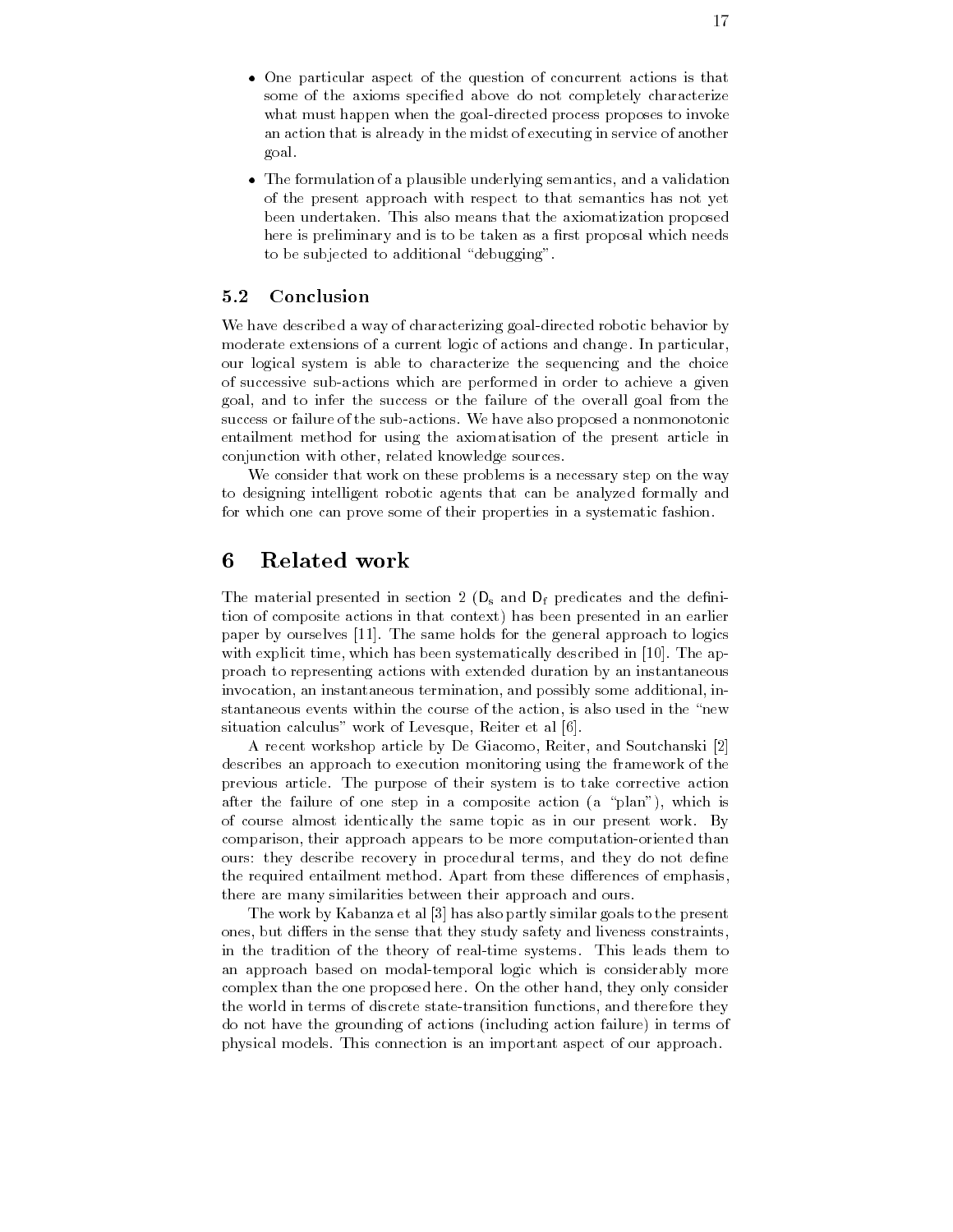The contributions of Levesque, Reiter, et al and of Kabanza are relatively recent ones- The topic addressed here is also related to two strands of earlier research- a research- and work on architectures for rational agents, in particular those contributions which attempted to characterize the archi tecture in precise and formal ways- Rao and George have developed an abstract architecture for rational agents based on the concepts of belief desire and intention- Their architecture is dened in terms of an abstract interpreter and a formal language that is used for expressing beliefs inten tions etc- The language includes a number of modal operators which lack a counterpart in our system, such as a belief operator and a concept of "inevitable-to-the-to-the-to-the-to-the-to-the-to-the-to-the-to-the-to-the-to-the-to-the-to-the-to-the-to-the-tothe distinction between success and failure of an action- However their sys tem does not apply the concept of success and failure to the achievement of a goal and in general it lacks the additional expressiveness that is obtained by treating goals as goal-directed actions.

One important success criterion for a logicist approach to agent behav ior is that it ought to be able to characterize those behaviors that have been implemented and found useful in practical agent architectures- It is therefore no coincidence that the ontology and the agent behaviors in our approach shows many similarities with the one used in practical software architectures for autonomous agents, such as the RAPs (Reactive Action Packages approach of Firby et al - Tates OPlan system is an extensive architecture for plan-guided systems, whose behavior is of course considerably more complex than has been modelled in our approach so far-O-Plan2 is only described in terms of its computational processes.

The other relevant strand of earlier work is in the area of goal-directed and planbased multiagent systems- In this case the focus is on the modal ities of knowledge and belief, and on communication and knowledge acquisition actions- a ci<sub>l</sub>ation actions such a state and that we have distinct actions that we have dist cussed here are barely present or not all-use range measured windows (r.e. ) has introduced a logical system for agent-oriented programming, and Levesque et al  $[4, 5]$  introduce an alternative, logical approach to agent programming. These approaches are more or less complementary to ours in the sense that a complete system should include both modal constructs (which they have and we don't) and actions in the physical world as well as a capability for reasoning about the achievement or non-achievement of goals.

A more extensive discussion of related work can be found via the article's web page, which is referenced on the front page or in the publication history.

## Acknowledgements

This research was conducted within the Wallenberg Laboratory for In formation Technology and Autonomous Systems (WITAS), which is supported by the Wallenberg Foundation.

## References

- R- James Firby Roger E- Kahn Peter N- Prokopowicz and Michael J-Conference on Artificial Intelligence, pages  $72-79$ ,  $1995$ .
- Giuseppe De Giacomo Ray Reiter and Mikhail Soutchanski- Execu tion monitoring of highlevel programs- In Working Papers of Common  $Sense$ '98, pages 277-297, 1998.